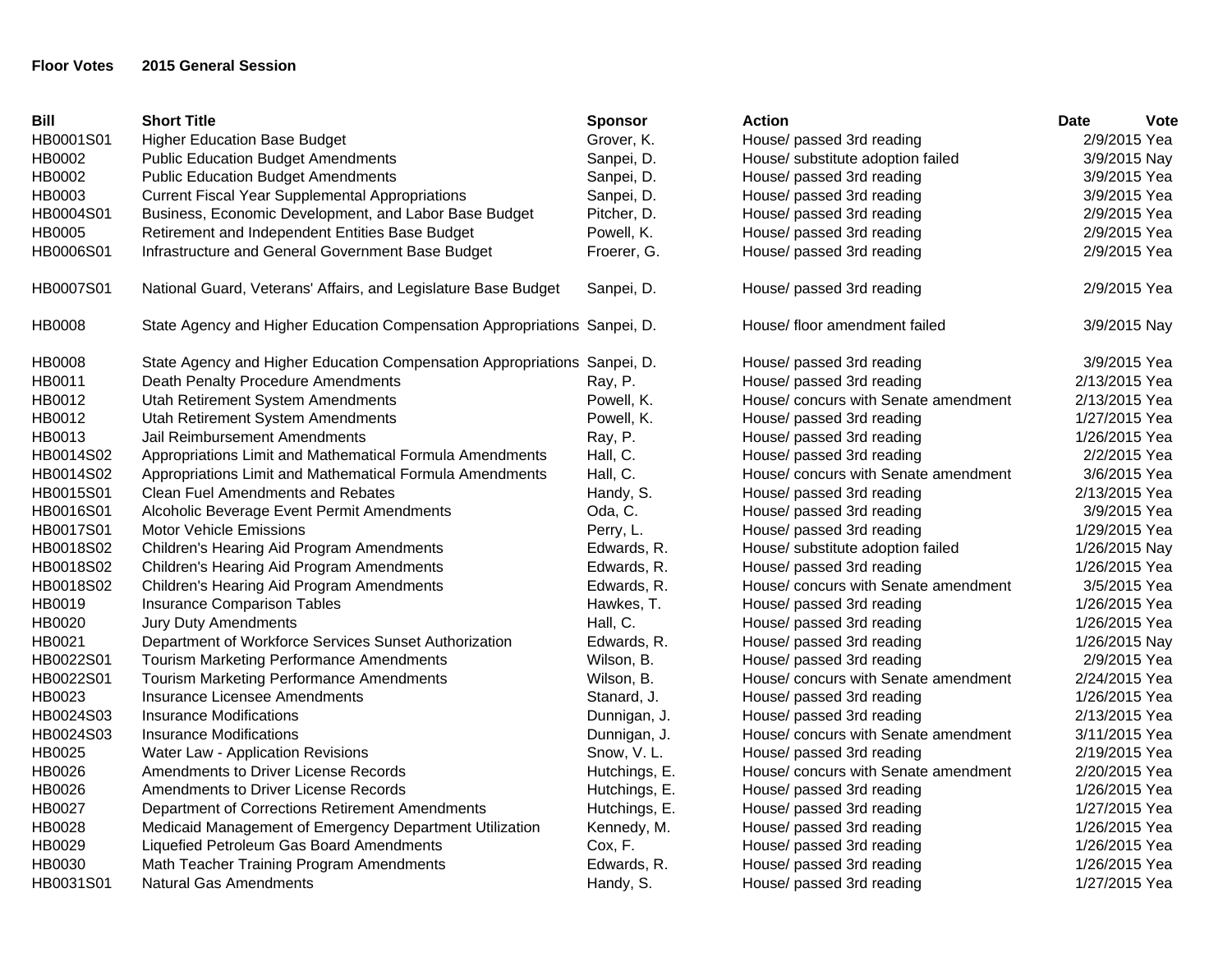|           | Local Government Disclosure and Campaign Finance     |                  |                                      |               |
|-----------|------------------------------------------------------|------------------|--------------------------------------|---------------|
| HB0032    | Amendments                                           | Draxler, J.      | House/ passed 3rd reading            | 1/26/2015 Yea |
|           | Local Government Disclosure and Campaign Finance     |                  |                                      |               |
| HB0032    | Amendments                                           | Draxler, J.      | House/concurs with Senate amendment  | 2/23/2015 Yea |
| HB0033    | American Indian-alaskan Native Education Amendments  | Draxler, J.      | House/ floor amendment               | 1/28/2015 Nay |
| HB0033    | American Indian-alaskan Native Education Amendments  | Draxler, J.      | House/ passed 3rd reading            | 1/28/2015 Yea |
| HB0034    | Personal Injury Damages Amendments                   | McIff, K.        | House/ passed 3rd reading            | 2/12/2015 Yea |
| HB0035    | Parent-time Schedule Amendments                      | Snow, V.L.       | House/ passed 3rd reading            | 2/13/2015 Yea |
| HB0035    | Parent-time Schedule Amendments                      | Snow, V.L.       | House/ concurs with Senate amendment | 3/9/2015 Yea  |
| HB0036S01 | <b>Veterans Definition</b>                           | Ray, P.          | House/ passed 3rd reading            | 2/18/2015 Yea |
| HB0037S01 | Reauthorization of Administrative Rules              | Oda, C.          | House/ passed 3rd reading            | 2/10/2015 Yea |
| HB0038    | Supplemental Savings Plan Amendments                 | Cunningham, R.   | House/ passed 3rd reading            | 2/6/2015 Yea  |
| HB0039S02 | <b>Emergency Placement of Children</b>               | Anderson, Johnny | House/ passed 3rd reading            | 2/5/2015 Yea  |
| HB0039S02 | <b>Emergency Placement of Children</b>               | Anderson, Johnny | House/ concurs with Senate amendment | 2/20/2015 Yea |
| HB0040S02 | <b>Expungement Amendments</b>                        | Hutchings, E.    | House/ passed 3rd reading            | 1/30/2015 Yea |
| HB0041S01 | Local Economic Development Amendments                | Snow, V.L.       | House/ concurs with Senate amendment | 2/17/2015 Yea |
| HB0041S01 | Local Economic Development Amendments                | Snow, V.L.       | House/ passed 3rd reading            | 1/29/2015 Yea |
| HB0042    | <b>Annexation Amendments</b>                         | Westwood, J.     | House/ floor amendment failed        | 2/3/2015 Yea  |
| HB0042    | <b>Annexation Amendments</b>                         | Westwood, J.     | House/ passed 3rd reading            | 2/3/2015 Nay  |
| HB0042    | <b>Annexation Amendments</b>                         | Westwood, J.     | House/ concurs with Senate amendment | 3/9/2015 Nay  |
| HB0043S04 | Water Rights - Change Application Amendments         | McIff, K.        | House/ passed 3rd reading            | 2/26/2015 Yea |
| HB0043S04 | Water Rights - Change Application Amendments         | McIff, K.        | House/ concurs with Senate amendment | 3/12/2015 Yea |
| HB0044    | <b>Surface Leases Procedure Amendments</b>           | McKell, M.       | House/ passed 3rd reading            | 2/9/2015 Yea  |
| HB0045S02 | <b>Local Governing Body Amendments</b>               | Cunningham, R.   | House/ passed 3rd reading            | 2/4/2015 Yea  |
| HB0045S02 | <b>Local Governing Body Amendments</b>               | Cunningham, R.   | House/ concurs with Senate amendment | 2/23/2015 Yea |
| HB0046S01 | <b>Mechanics Lien Revisions</b>                      | McKell, M.       | House/ passed 3rd reading            | 2/19/2015 Yea |
| HB0048    | <b>Powdered Alcohol Amendments</b>                   | Eliason, S.      | House/ passed 3rd reading            | 3/9/2015 Yea  |
| HB0049S03 | Clean Fuel School Buses and Infrastructure           | Handy, S.        | House/ passed 3rd reading            | 2/13/2015 Yea |
| HB0051    | <b>Voter Eligibility Amendments</b>                  | Webb, R.C.       | House/ passed 3rd reading            | 1/30/2015 Yea |
| HB0052    | Mental Health Professional Practice Amendments       | Kennedy, M.      | House/ passed 3rd reading            | 2/5/2015 Yea  |
| HB0053    | Local Government Residential Reimbursement Authority | Anderson, Johnny | House/ passed 3rd reading            | 2/2/2015 Yea  |
|           | Repeal of Methamphetamine Housing Reconstruction and |                  |                                      |               |
| HB0055S01 | <b>Rehabilitation Account</b>                        | Redd, E.         | House/ passed 3rd reading            | 2/6/2015 Yea  |
| HB0056    | <b>Property Tax Definition Amendments</b>            | Snow, V.L.       | House/ passed 3rd reading            | 1/30/2015 Yea |
| HB0057    | <b>Benefit Corporations Amendments</b>               | Stratton, K.     | House/ passed 3rd reading            | 2/2/2015 Yea  |
| HB0058    | <b>Change Application Modifications</b>              | Grover, K.       | House/ passed 3rd reading            | 2/27/2015 Yea |
| HB0059    | <b>Agriculture Modifications</b>                     | McKell, M.       | House/ passed 3rd reading            | 2/9/2015 Nay  |
| HB0060S02 | <b>Campaign Finance Amendments</b>                   | King, Brian S.   | House/ failed                        | 3/3/2015 Yea  |
| HB0063S02 | <b>Distracted Driver Amendments</b>                  | Anderegg, J.     | House/ passed 3rd reading            | 2/27/2015 Yea |
| HB0065S03 | <b>Workforce Services Amendments</b>                 | Edwards, R.      | House/ passed 3rd reading            | 2/20/2015 Yea |
| HB0068S04 | <b>Student Privacy Study</b>                         | Anderegg, J.     | House/ concurs with Senate amendment | 3/12/2015 Yea |
| HB0068S04 | <b>Student Privacy Study</b>                         | Anderegg, J.     | House/ passed 3rd reading            | 3/6/2015 Yea  |
| HB0069S01 | English Language Arts Instructional Tool             | Moss, C.         | House/ passed 3rd reading            | 2/3/2015 Yea  |
| HB0070S01 | Posting Political Signs on Public Property           | Daw, B.          | House/ passed 3rd reading            | 2/2/2015 Yea  |
| HB0070S01 | Posting Political Signs on Public Property           | Daw, B.          | House/ concurs with Senate amendment | 2/17/2015 Yea |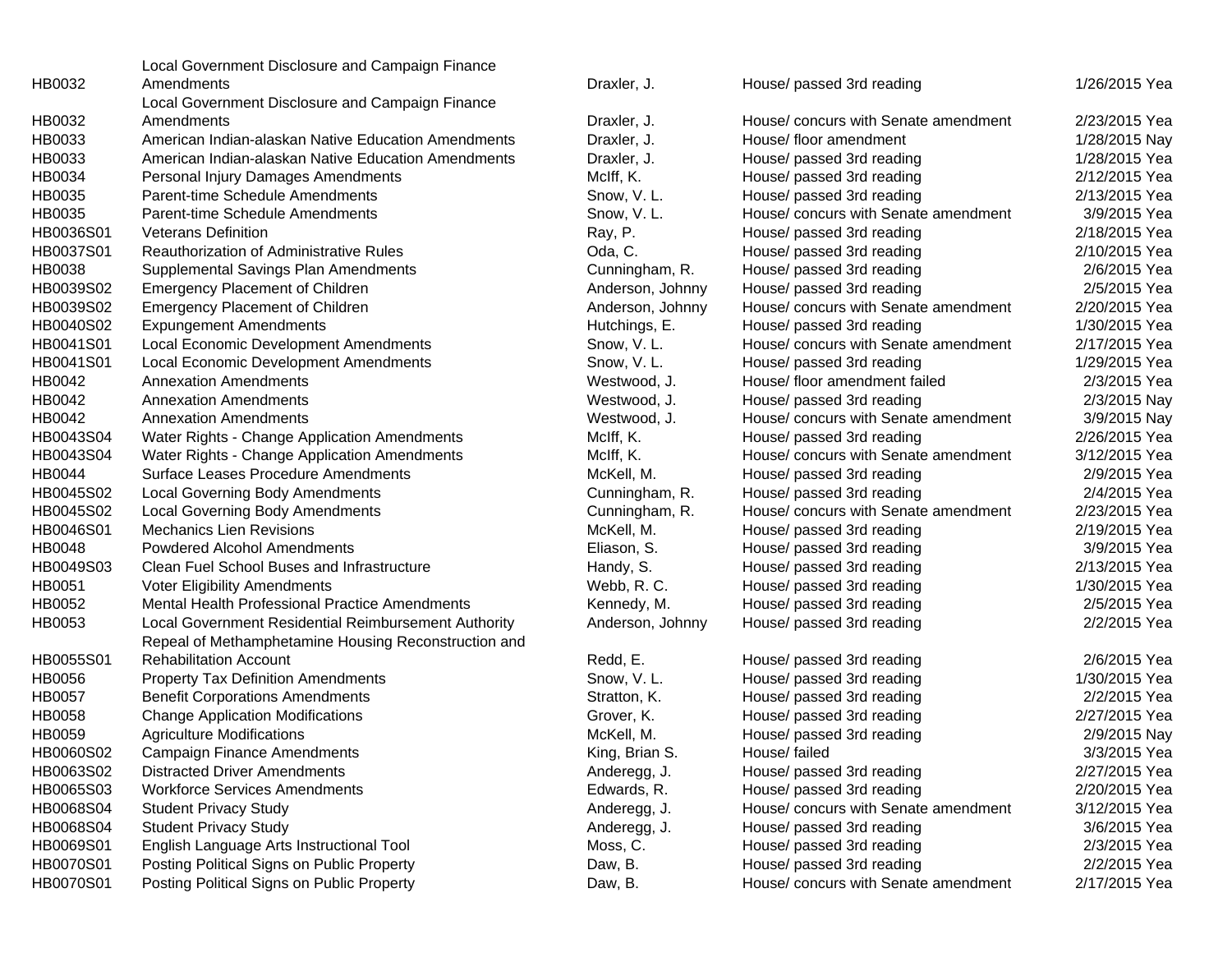| HB0072S01     | <b>Ballot Publishing Amendments</b>                                            | Knotwell, J.   | House/ passed 3rd reading            | 2/23/2015 Yea |
|---------------|--------------------------------------------------------------------------------|----------------|--------------------------------------|---------------|
| HB0073S02     | <b>Nepotism Amendments</b>                                                     | Cutler, B. R.  | House/ passed 3rd reading            | 2/19/2015 Yea |
| HB0073S02     | <b>Nepotism Amendments</b>                                                     | Cutler, B. R.  | House/ concurs with Senate amendment | 2/27/2015 Yea |
| HB0074        | <b>Consent Definition for Sexual Offense</b>                                   | Romero, A.     | House/ passed 3rd reading            | 2/10/2015 Yea |
| HB0075        | Children's Health Insurance Program Amendments                                 | Hawkes, T.     | House/ passed 3rd reading            | 2/2/2015 Nay  |
| HB0076        | Insurance Cancellation and Nonrenewal Amendments                               | Anderegg, J.   | House/ passed 3rd reading            | 2/23/2015 Yea |
| HB0077S02     | Postretirement Employment Task Force                                           | Cunningham, R. | House/ passed 3rd reading            | 2/23/2015 Yea |
| <b>HB0078</b> | <b>Generator Site Access Permits Amendments</b>                                | Dee, B.        | House/ passed 3rd reading            | 2/2/2015 Yea  |
| HB0079S01     | Safety Belt Law Amendments                                                     | Perry, L.      | House/ passed 3rd reading            | 2/17/2015 Nay |
| <b>HB0080</b> | <b>Transportation Project Amendments</b>                                       | Snow, V.L.     | House/ passed 3rd reading            | 2/9/2015 Yea  |
| HB0081S02     | <b>Local School Board Meetings Requirements</b>                                | Hall, C.       | House/ passed 3rd reading            | 2/4/2015 Yea  |
| HB0083        | Crimes Against Health Care Providers in Correctional System                    | Daw, B.        | House/ passed 3rd reading            | 2/6/2015 Yea  |
| HB0083        | Crimes Against Health Care Providers in Correctional System                    | Daw, B.        | House/ concurs with Senate amendment | 2/27/2015 Yea |
| HB0084        | <b>Lead Recycling Amendments</b>                                               | Nelson, M.     | House/ passed 3rd reading            | 2/17/2015 Yea |
| HB0085        | Peace Officer Training Amendments                                              | Roberts, M.    | House/ passed 3rd reading            | 2/5/2015 Yea  |
| HB0085        | Peace Officer Training Amendments                                              | Roberts, M.    | House/ concurs with Senate amendment | 3/11/2015 Yea |
| HB0087        | <b>Enterprise Zone Amendments</b>                                              | Sandall, S.    | House/ passed 3rd reading            | 2/10/2015 Yea |
| <b>HB0088</b> | Veterinary Practice Act Amendments                                             | Peterson, J.   | House/ passed 3rd reading            | 2/9/2015 Yea  |
| HB0089S02     | <b>Campaign Contribution Disclosure Amendments</b>                             | Powell, K.     | House/ passed 3rd reading            | 3/6/2015 Yea  |
| HB0091S04     | <b>Campaign Contributions Amendments</b>                                       | Powell, K.     | House/ passed 3rd reading            | 2/4/2015 Yea  |
| HB0093S01     | <b>School District Amendments</b>                                              | Hall, C.       | House/ passed 3rd reading            | 3/5/2015 Yea  |
| HB0094S05     | Investigational Drug and Device Access for Terminally III Patients Froerer, G. |                | House/ concurs with Senate amendment | 3/2/2015 Yea  |
| HB0094S05     | Investigational Drug and Device Access for Terminally III Patients             | Froerer, G.    | House/ passed 3rd reading            | 2/19/2015 Yea |
| HB0096S02     | <b>Real Estate Transaction Amendments</b>                                      | Greene, B.     | House/ passed 3rd reading            | 2/12/2015 Yea |
| HB0097        | Election of Officials of New Municipality                                      | Cox, J.        | House/ passed 3rd reading            | 2/5/2015 Yea  |
| <b>HB0097</b> | Election of Officials of New Municipality                                      | Cox, J.        | House/ concurs with Senate amendment | 2/24/2015 Yea |
| HB0098S01     | <b>Association Amendments</b>                                                  | Froerer, G.    | House/ concurs with Senate amendment | 2/24/2015 Yea |
| HB0098S01     | <b>Association Amendments</b>                                                  | Froerer, G.    | House/ passed 3rd reading            | 2/4/2015 Yea  |
| HB0099        | <b>Association Open Meeting Amendments</b>                                     | Schultz, M.    | House/ passed 3rd reading            | 2/2/2015 Yea  |
| HB0101        | Rural Residency Training Program Reauthorization                               | Redd, E.       | House/ passed 3rd reading            | 1/26/2015 Yea |
| HB0102        | <b>Agricultural Tourism Amendments</b>                                         | Perry, L.      | House/ passed 3rd reading            | 2/19/2015 Yea |
| HB0103        | <b>Taxation of Property Amendments</b>                                         | Sagers, D.     | House/ passed 3rd reading            | 2/2/2015 Yea  |
| HB0104S02     | Cow-share Program Amendments                                                   | Roberts, M.    | House/ passed 3rd reading            | 3/5/2015 Yea  |
| HB0104S02     | Cow-share Program Amendments                                                   | Roberts, M.    | House/ concurs with Senate amendment | 3/12/2015 Yea |
| HB0105S01     | Antidiscrimination Modifications                                               | Miller, J.     | House/ passed 3rd reading            | 2/24/2015 Yea |
| HB0106        | Wildlife Amendments                                                            | Schultz, M.    | House/ passed 3rd reading            | 2/2/2015 Yea  |
| HB0107S02     | <b>Political Issues Committee Amendments</b>                                   | Greene, B.     | House/ floor amendment failed        | 2/5/2015 Nay  |
| HB0107S02     | <b>Political Issues Committee Amendments</b>                                   | Greene, B.     | House/ passed 3rd reading            | 2/5/2015 Yea  |
| HB0110S02     | <b>Motor Vehicle Emissions Amendments</b>                                      | Arent, P.      | House/ passed 3rd reading            | 2/19/2015 Nay |
| HB0111        | Payment of Property Tax Amendments                                             | Webb, R.C.     | House/ passed 3rd reading            | 2/2/2015 Yea  |
| HB0112S01     | <b>Hearing Instrument Specialist Amendments</b>                                | Froerer, G.    | House/ passed 3rd reading            | 2/24/2015 Yea |
| HB0115        | <b>Public Safety Retirement for Dispatchers</b>                                | Powell, K.     | House/ passed 3rd reading            | 3/2/2015 Yea  |
| HB0116        | <b>Boating Safety Amendments</b>                                               | Chew, S.       | House/ passed 3rd reading            | 2/9/2015 Yea  |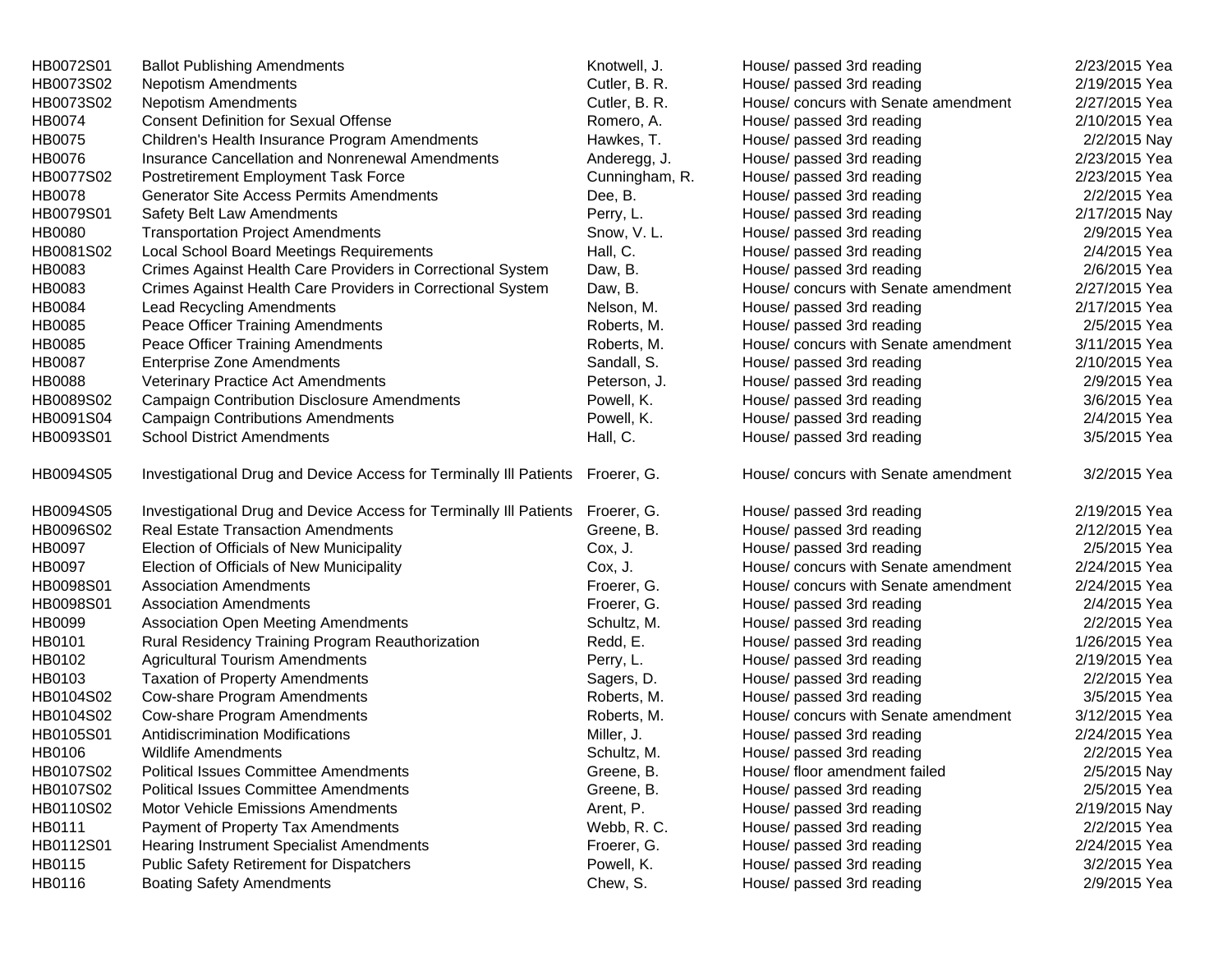| HB0118S01<br><b>Public Education Human Resource Management Act Revisions</b><br>Last, B.<br>House/ passed 3rd reading                          | 2/23/2015 Yea |
|------------------------------------------------------------------------------------------------------------------------------------------------|---------------|
| HB0119<br><b>Charter School Finance Amendments</b><br>House/ passed 3rd reading<br>Last, B.                                                    | 2/12/2015 Yea |
| HB0120S01<br>Modifications to Election Law<br>Hall, C.<br>House/ passed 3rd reading                                                            | 2/20/2015 Yea |
| House/ concurs with Senate amendment<br>HB0121<br>Interstate Medical Licensure Compact<br>Ward, R.                                             | 2/24/2015 Yea |
| HB0121<br>Interstate Medical Licensure Compact<br>Ward, R.<br>House/ passed 3rd reading                                                        | 2/10/2015 Yea |
| HB0122<br><b>Technology Services Amendments</b><br>Romero, A.<br>House/ passed 3rd reading                                                     | 2/12/2015 Yea |
| HB0123<br>Tuition and Fees Assistance for Utah National Guard Members<br>Peterson, V.<br>House/ passed 3rd reading                             | 2/10/2015 Yea |
| HB0124S01<br>Handy, S.<br>House/ passed 3rd reading<br><b>Education Background Check Amendments</b>                                            | 2/23/2015 Yea |
| HB0125<br><b>Fishing License Amendments</b><br>House/ passed 3rd reading<br>Cutler, B. R.                                                      | 2/2/2015 Yea  |
| HB0127S01<br>Local Land Use Amendments<br>House/ passed 3rd reading<br>Peterson, J.                                                            | 2/20/2015 Nay |
| HB0128<br>Maintenance of Student Records<br>Froerer, G.<br>House/ passed 3rd reading                                                           | 2/9/2015 Yea  |
| HB0129S01<br>Economic Development Incentive Amendments<br>Powell, K.<br>House/ passed 3rd reading                                              | 2/9/2015 Yea  |
| HB0131S03<br><b>Tobacco Shop Amendments</b><br>Powell, K.<br>House/ passed 3rd reading                                                         | 2/17/2015 Yea |
| HB0131S03<br><b>Tobacco Shop Amendments</b><br>House/ concurs with Senate amendment<br>Powell, K.                                              | 3/9/2015 Yea  |
| HB0132<br>Interstate Compact on Transfer of Public Lands Amendments<br>House/ passed 3rd reading<br>Stratton, K.                               | 2/11/2015 Yea |
| HB0133<br><b>Firefighter Retirement Amendments</b><br>Ipson, D.<br>House/ passed 3rd reading                                                   | 2/4/2015 Yea  |
| HB0135<br><b>Pharmacy Licensure Exemptions</b><br>Westwood, J.<br>House/ passed 3rd reading                                                    | 2/11/2015 Yea |
| HB0136<br>Campaign Disclosures for Judicial Retention Elections<br>King, Brad<br>House/ passed 3rd reading                                     | 2/19/2015 Yea |
| HB0137S01<br>House/ failed<br>Change to Mandatory Retirement Age for Judges<br>Powell, K.                                                      | 2/27/2015 Yea |
| HB0139S03<br><b>Foster Home Amendments</b><br>Daw, B.<br>House/ passed 3rd reading                                                             | 2/10/2015 Yea |
| HB0140S04<br>Sovereign Lands Around Bear Lake<br>House/ passed 3rd reading<br>Webb, R.C.                                                       | 2/13/2015 Yea |
| House/ concurs with Senate amendment<br>HB0140S04<br>Sovereign Lands Around Bear Lake<br>Webb, R.C.                                            | 3/2/2015 Yea  |
| HB0141S02<br>Insurance Related Inducements<br>Knotwell, J.<br>House/ concurs with Senate amendment                                             | 3/9/2015 Nay  |
| HB0141S02<br>Insurance Related Inducements<br>Knotwell, J.<br>House/ passed 3rd reading                                                        | 2/23/2015 Nay |
| HB0143S02<br>Prohibition on Tattooing of Minors<br>Christensen, L.<br>House/ passed 3rd reading                                                | 3/9/2015 Yea  |
| House/ concurs with Senate amendment<br>HB0145<br>Vulnerable Adult Worker Amendments<br>Sanpei, D.                                             | 2/24/2015 Yea |
| HB0145<br>Vulnerable Adult Worker Amendments<br>House/ passed 3rd reading<br>Sanpei, D.                                                        | 2/11/2015 Yea |
| HB0146<br>Driving Under the Influence Revisions<br>Eliason, S.<br>House/ passed 3rd reading                                                    | 2/10/2015 Yea |
| HB0147<br><b>Driver License Testing Amendments</b><br>Eliason, S.<br>House/ passed 3rd reading                                                 | 2/9/2015 Yea  |
| HB0148S01<br>State Employee Health Clinic<br>Barlow, S.<br>House/ passed 3rd reading                                                           | 2/25/2015 Yea |
| HB0149S01<br>Utah Research Institute for Mine Safety and Productivity<br>Wheatley, M.<br>House/ passed 3rd reading                             | 2/17/2015 Yea |
| Affiliated Emergency Service Worker Postretirement Employment                                                                                  |               |
| HB0151S01<br>Amendments<br>Sagers, D.<br>House/ concurs with Senate amendment<br>Affiliated Emergency Service Worker Postretirement Employment | 3/9/2015 Yea  |
| HB0151S01<br>Sagers, D.<br>House/ passed 3rd reading<br>Amendments                                                                             | 2/10/2015 Yea |
| HB0152<br>Infertility Insurance Coverage Amendments<br>House/ passed 3rd reading<br>Christensen, L.                                            | 2/10/2015 Yea |
| HB0153S02<br>Wheatley, M.<br>House/ passed 3rd reading<br>Display of License Plates                                                            | 2/11/2015 Nay |
| HB0154<br>Jury Duty Exemption Amendments<br>McKell, M.<br>House/ passed 3rd reading                                                            | 2/9/2015 Yea  |
| HB0155<br>Revisor's - Technical Corrections<br>House/ passed 3rd reading<br>Dunnigan, J.                                                       | 2/4/2015 Yea  |
| HB0155<br>Revisor's - Technical Corrections<br>House/ concurs with Senate amendment<br>Dunnigan, J.                                            | 2/19/2015 Yea |
| Utah Code of Military Justice Amendments<br>Peterson, V.<br>House/ passed 3rd reading<br>HB0157                                                | 2/10/2015 Yea |
| HB0158<br><b>Drill Status Travel Amendments</b><br>Peterson, V.<br>House/ passed 3rd reading                                                   | 2/11/2015 Yea |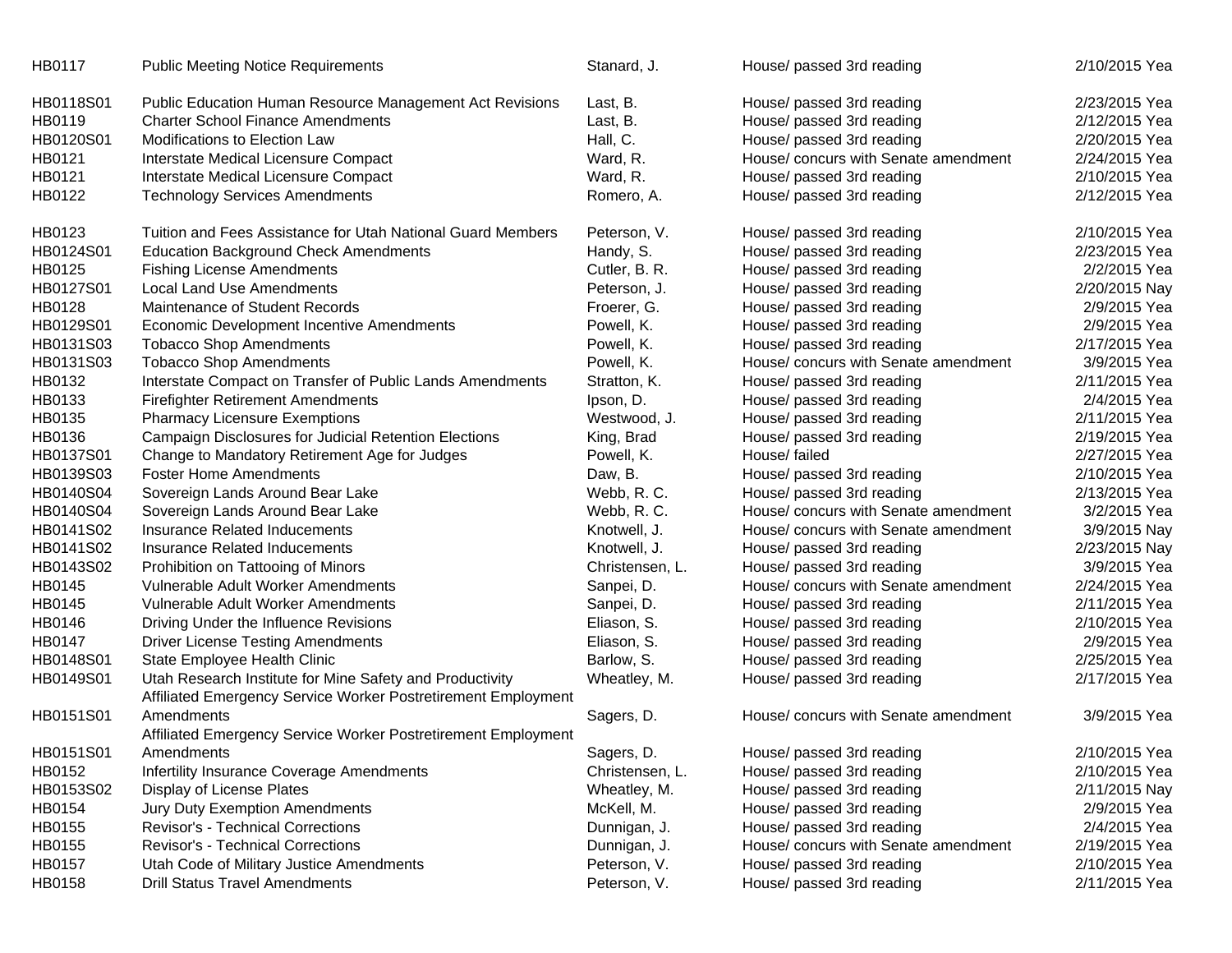| HB0159    | Off-highway Husbandry Vehicle Amendments                        | Sandall, S.        | House/ passed 3rd reading            | 2/6/2015 Yea  |
|-----------|-----------------------------------------------------------------|--------------------|--------------------------------------|---------------|
| HB0160    | Drive-through Service Usage Amendments                          | Anderson, Johnny   | House/ passed 3rd reading            | 2/10/2015 Yea |
| HB0163    | <b>Student Data Breach Requirements</b>                         | Knotwell, J.       | House/ passed 3rd reading            | 2/12/2015 Yea |
| HB0164S01 | <b>Grandparent Rights Amendments</b>                            | Christensen, L.    | House/ floor amendment failed        | 2/12/2015 Nay |
| HB0164S01 | <b>Grandparent Rights Amendments</b>                            | Christensen, L.    | House/ passed 3rd reading            | 2/12/2015 Yea |
| HB0165    | Legislative In-session Employee Amendments                      | Dunnigan, J.       | House/ passed 3rd reading            | 1/27/2015 Yea |
| HB0166S03 | <b>Election Revisions</b>                                       | Spendlove, R.      | House/ passed 3rd reading            | 2/10/2015 Yea |
| HB0168S01 | Unclaimed Life Insurance and Annuity Benefits                   | Dunnigan, J.       | House/ passed 3rd reading            | 2/18/2015 Yea |
| HB0170    | Legislative Audit Amendments                                    | Christensen, L.    | House/ passed 3rd reading            | 2/10/2015 Yea |
| HB0172    | <b>Payroll Services Amendments</b>                              | Spendlove, R.      | House/ passed 3rd reading            | 2/11/2015 Yea |
| HB0173S03 | <b>Recovery Dog Training Amendments</b>                         | Pitcher, D.        | House/ passed 3rd reading            | 2/24/2015 Yea |
| HB0174    | <b>Procurement Code Modification</b>                            | Lifferth, D.       | House/ passed 3rd reading            | 2/6/2015 Yea  |
| HB0175    | Alzheimer State Plan Amendments                                 | Ray, P.            | House/ passed 3rd reading            | 2/23/2015 Yea |
| HB0177S02 | Modifications to Voting Law                                     | Cox, F.            | House/ passed 3rd reading            | 2/12/2015 Yea |
| HB0179    | License Plate Fee Amendments                                    | Westwood, J.       | House/ passed 3rd reading            | 2/23/2015 Yea |
| HB0183S01 | Uniform Powers of Appointment Act                               | Snow, V.L.         | House/ passed 3rd reading            | 3/3/2015 Yea  |
| HB0184    | <b>Victim Restitution Amendments</b>                            | Wilson, B.         | House/ passed 3rd reading            | 2/13/2015 Yea |
| HB0185    | <b>Charitable Solicitation Act Amendments</b>                   | Cutler, B. R.      | House/ passed 3rd reading            | 2/11/2015 Yea |
| HB0186S05 | State School Board Membership and Election Amendments           | Gibson, F.         | House/ passed 3rd reading            | 3/3/2015 Nay  |
| HB0187S01 | Amendments to Health and Human Services Funds                   | Redd, E.           | House/ passed 3rd reading            | 2/13/2015 Yea |
| HB0188    | <b>Transportation Corridor Preservation Amendments</b>          | Christofferson, K. | House/ passed 3rd reading            | 2/17/2015 Yea |
| HB0189    | <b>Child Welfare Mediation</b>                                  | Hutchings, E.      | House/ passed 3rd reading            | 2/17/2015 Yea |
| HB0190S02 | Assessment Area Act Modifications                               | Webb, R.C.         | House/ passed 3rd reading            | 2/24/2015 Yea |
| HB0191    | Utah Emergency Medical Services System Act Amendments           | Ray, P.            | House/ passed 3rd reading            | 2/12/2015 Yea |
| HB0192    | Property Rights Ombudsman Amendments                            | Hawkes, T.         | House/ passed 3rd reading            | 2/17/2015 Yea |
| HB0193S02 | <b>Continuing Education for General Contractor Licensing</b>    | Gibson, F.         | House/ concurs with Senate amendment | 3/11/2015 Nay |
| HB0193S02 | <b>Continuing Education for General Contractor Licensing</b>    | Gibson, F.         | House/ passed 3rd reading            | 2/11/2015 Yea |
| HB0194    | Occupational Therapy License Amendments                         | Moss, C.           | House/ passed 3rd reading            | 2/13/2015 Yea |
| HB0195    | <b>Traffic Code Repealer</b>                                    | Perry, L.          | House/ passed 3rd reading            | 2/17/2015 Yea |
| HB0197S01 | <b>Educator Licensing Amendments</b>                            | Coleman, K.        | House/ passed 3rd reading            | 2/18/2015 Yea |
| HB0197S01 | <b>Educator Licensing Amendments</b>                            | Coleman, K.        | House/ concurs with Senate amendment | 3/12/2015 Yea |
| HB0198    | Strengthening College and Career Readiness                      | Arent, P.          | House/ concurs with Senate amendment | 3/12/2015 Yea |
| HB0198    | Strengthening College and Career Readiness                      | Arent, P.          | House/ passed 3rd reading            | 2/23/2015 Yea |
|           | Pilot Program for Assistance for Children with Disabilities and |                    |                                      |               |
| HB0199S01 | <b>Complex Medical Conditions</b>                               | Redd, E.           | House/ passed 3rd reading            | 2/17/2015 Yea |
| HB0200    | Task Force on Voter Participation                               | Arent, P.          | House/ failed                        | 2/18/2015 Yea |
| HB0200    | Task Force on Voter Participation                               | Arent, P.          | House/ motion to reconsider          | 2/19/2015 Yea |
| HB0201    | <b>Interlocal Entities Amendments</b>                           | Nelson, M.         | House/ passed 3rd reading            | 2/12/2015 Yea |
| HB0203S02 | <b>Teacher Salary Supplement Program Amendments</b>             | Last, B.           | House/ passed 3rd reading            | 2/23/2015 Yea |
| HB0203S02 | Teacher Salary Supplement Program Amendments                    | Last, B.           | House/ concurs with Senate amendment | 3/12/2015 Yea |
| HB0204S01 | <b>Tax Increment Amendments</b>                                 | Peterson, J.       | House/ passed 3rd reading            | 2/26/2015 Yea |
| HB0205S01 | Veteran Claim Assistance Disclosure                             | Poulson, M.        | House/ passed 3rd reading            | 2/19/2015 Yea |
| HB0206    | <b>Local District Service Amendments</b>                        | Perry, L.          | House/ passed 3rd reading            | 2/19/2015 Yea |
| HB0206    | <b>Local District Service Amendments</b>                        | Perry, L.          | House/ concurs with Senate amendment | 3/9/2015 Yea  |
| HB0207S03 | <b>Educator Tax Credit Study</b>                                | Eliason, S.        | House/ concurs with Senate amendment | 3/12/2015 Yea |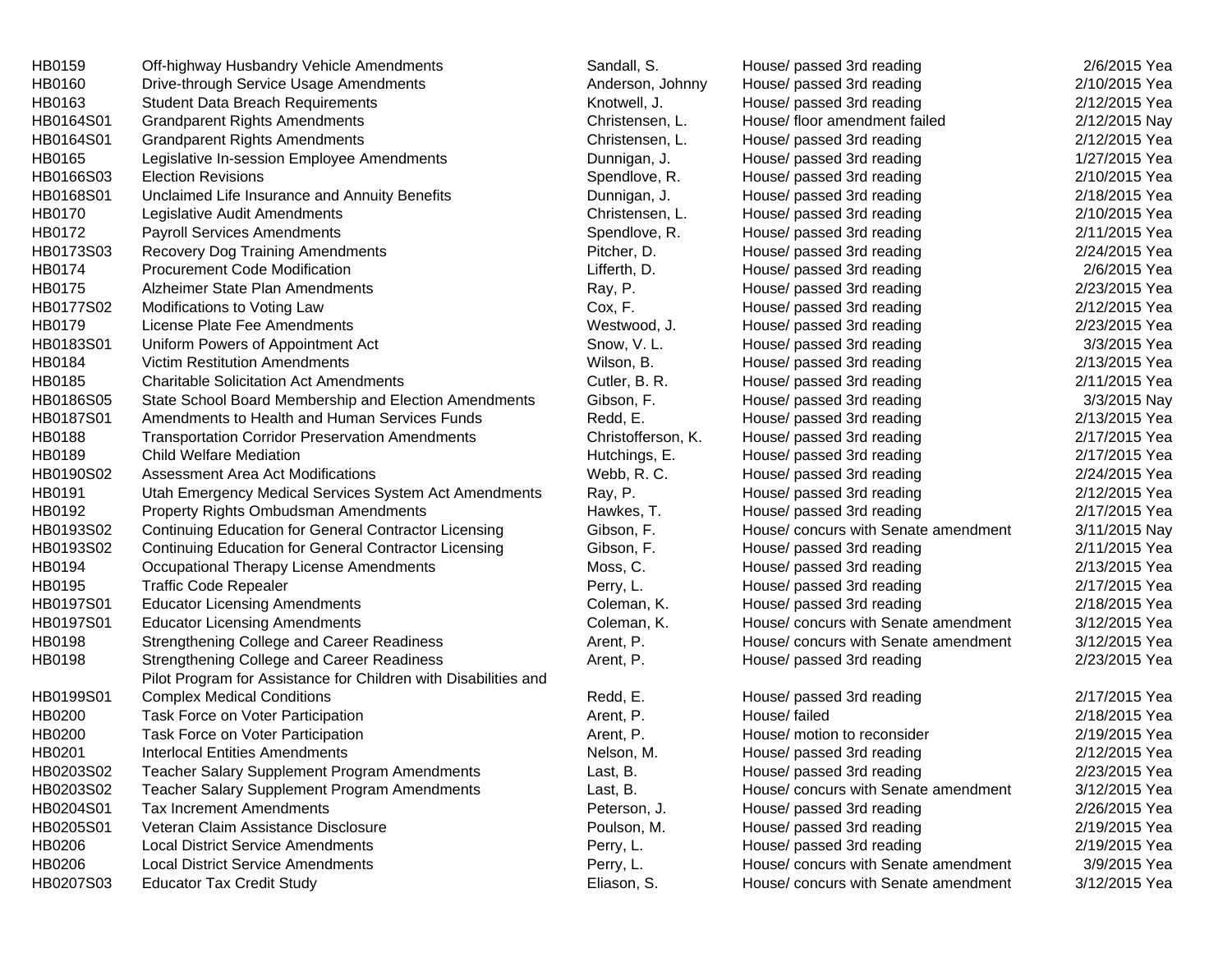| HB0207S03 | <b>Educator Tax Credit Study</b>                              | Eliason, S.      | House/ passed 3rd reading            | 2/23/2015 Nay |
|-----------|---------------------------------------------------------------|------------------|--------------------------------------|---------------|
| HB0208    | School District Postemployment Health Insurance Benefits      | Eliason, S.      | House/ passed 3rd reading            | 2/24/2015 Yea |
| HB0209    | Suicide Prevention Program Amendments                         | Fawson, J.       | House/ passed 3rd reading            | 2/19/2015 Yea |
| HB0210S01 | Early College High Schools                                    | Peterson, V.     | House/ passed 3rd reading            | 3/2/2015 Yea  |
| HB0211    | Armed Forces Property Tax Exemption Amendments                | Oda, C.          | House/ passed 3rd reading            | 2/24/2015 Yea |
| HB0212    | <b>Wildland Fire Liability Amendments</b>                     | Wheatley, M.     | House/ passed 3rd reading            | 2/19/2015 Yea |
| HB0212    | <b>Wildland Fire Liability Amendments</b>                     | Wheatley, M.     | House/ concurs with Senate amendment | 3/11/2015 Yea |
|           | Safe Technology Utilization and Digital Citizenship in Public |                  |                                      |               |
| HB0213S02 | Schools                                                       | Stratton, K.     | House/ passed 3rd reading            | 2/19/2015 Yea |
| HB0214    | Misrepresentation of Telephone and Text Identification        | Lifferth, D.     | House/ passed 3rd reading            | 2/24/2015 Yea |
| HB0215    | Sex Offender Registry Amendments                              | Draxler, J.      | House/ passed 3rd reading            | 2/19/2015 Yea |
|           | Workplace Abusive Conduct Amendments to Promote a Healthy     |                  |                                      |               |
| HB0216S02 | Workplace                                                     | Stratton, K.     | House/ passed 3rd reading            | 3/3/2015 Yea  |
| HB0217    | Uniformed Services Amendments                                 | Ray, P.          | House/ passed 3rd reading            | 2/19/2015 Yea |
| HB0218    | <b>Nurse Practice Act Amendments</b>                          | DiCaro, S.       | House/ passed 3rd reading            | 2/17/2015 Yea |
| HB0219    | Election Day Voter Registration Pilot Project Amendments      | Chavez-Houck, R. | House/ passed 3rd reading            | 2/20/2015 Yea |
| HB0220    | Vote by Mail Amendments                                       | Chavez-Houck, R. | House/ passed 3rd reading            | 2/17/2015 Yea |
| HB0226    | <b>Air Quality Revisions</b>                                  | Edwards, R.      | House/ passed 3rd reading            | 2/24/2015 Yea |
| HB0226    | <b>Air Quality Revisions</b>                                  | Edwards, R.      | House/ concurs with Senate amendment | 3/11/2015 Yea |
| HB0227S01 | <b>Real Estate Amendments</b>                                 | Froerer, G.      | House/ passed 3rd reading            | 2/13/2015 Yea |
| HB0228    | <b>Appellate Bond Amendments</b>                              | Sagers, D.       | House/ passed 3rd reading            | 2/20/2015 Yea |
| HB0229    | Air Quality Modifications                                     | Edwards, R.      | House/ passed 3rd reading            | 2/24/2015 Yea |
| HB0232    | Veteran Employment Protection Act                             | McKell, M.       | House/ passed 3rd reading            | 2/20/2015 Yea |
| HB0233    | <b>Military Education Amendments</b>                          | Oda, C.          | House/ passed 3rd reading            | 2/20/2015 Yea |
| HB0234    | Lobbyist Disclosure and Regulation Act Modifications          | McKell, M.       | House/ passed 3rd reading            | 2/18/2015 Yea |
| HB0237S01 | Vision Screening Amendments                                   | Brown, M.        | House/ passed 3rd reading            | 2/24/2015 Yea |
| HB0238    | License Plate Obstruction Amendments                          | Redd, E.         | House/ passed 3rd reading            | 2/18/2015 Yea |
|           |                                                               |                  |                                      |               |
| HB0239    | Human Resource Management Market Research Amendments          | Hutchings, E.    | House/ passed 3rd reading            | 3/3/2015 Yea  |
| HB0240    | Judicial Discretion in Sentencing Amendments                  | McIff, K.        | House/ passed 3rd reading            | 2/27/2015 Yea |
| HB0242    | State and Local Government Employee Policies                  | Miller, J.       | House/ passed 3rd reading            | 2/27/2015 Yea |
| HB0243    | Vintage Vehicle Amendments                                    | Cox, F.          | House/ passed 3rd reading            | 2/20/2015 Yea |
| HB0244    | <b>Alimony Support Amendments</b>                             | Stratton, K.     | House/ passed 3rd reading            | 2/27/2015 Nay |
| HB0245    | Incorporation Process for Cities and Towns                    | Brown, M.        | House/ passed 3rd reading            | 3/2/2015 Yea  |
| HB0246S03 | Amendments to Fire Code                                       | Kennedy, M.      | House/ concurs with Senate amendment | 3/9/2015 Yea  |
| HB0246S03 | Amendments to Fire Code                                       | Kennedy, M.      | House/ passed 3rd reading            | 2/23/2015 Yea |
| HB0248S02 | <b>Campaign Finance Reporting Revisions</b>                   | Hall, C.         | House/ passed 3rd reading            | 2/24/2015 Yea |
| HB0248S02 | <b>Campaign Finance Reporting Revisions</b>                   | Hall, C.         | House/ failed                        | 2/23/2015 Nay |
| HB0249S01 | Rights of Children Conceived Through Artificial Insemination  | Pitcher, D.      | House/ passed 3rd reading            | 3/3/2015 Yea  |
| HB0251S01 | Amendments to the Interlocal Act                              | Anderson, Johnny | House/ passed 3rd reading            | 2/26/2015 Yea |
| HB0251S01 | Amendments to the Interlocal Act                              | Anderson, Johnny | House/ concurs with Senate amendment | 3/12/2015 Yea |
| HB0252    | Human Trafficking Amendments                                  | King, Brian S.   | House/ passed 3rd reading            | 2/24/2015 Yea |
| HB0254S01 | <b>Livestock Branding Amendments</b>                          | Noel, M.         | House/ passed 3rd reading            | 2/20/2015 Yea |
| HB0256S01 | Revenue Reviews for Certain Funds                             | Eliason, S.      | House/ passed 3rd reading            | 2/25/2015 Yea |
| HB0256S01 | Revenue Reviews for Certain Funds                             | Eliason, S.      | House/ concurs with Senate amendment | 3/9/2015 Yea  |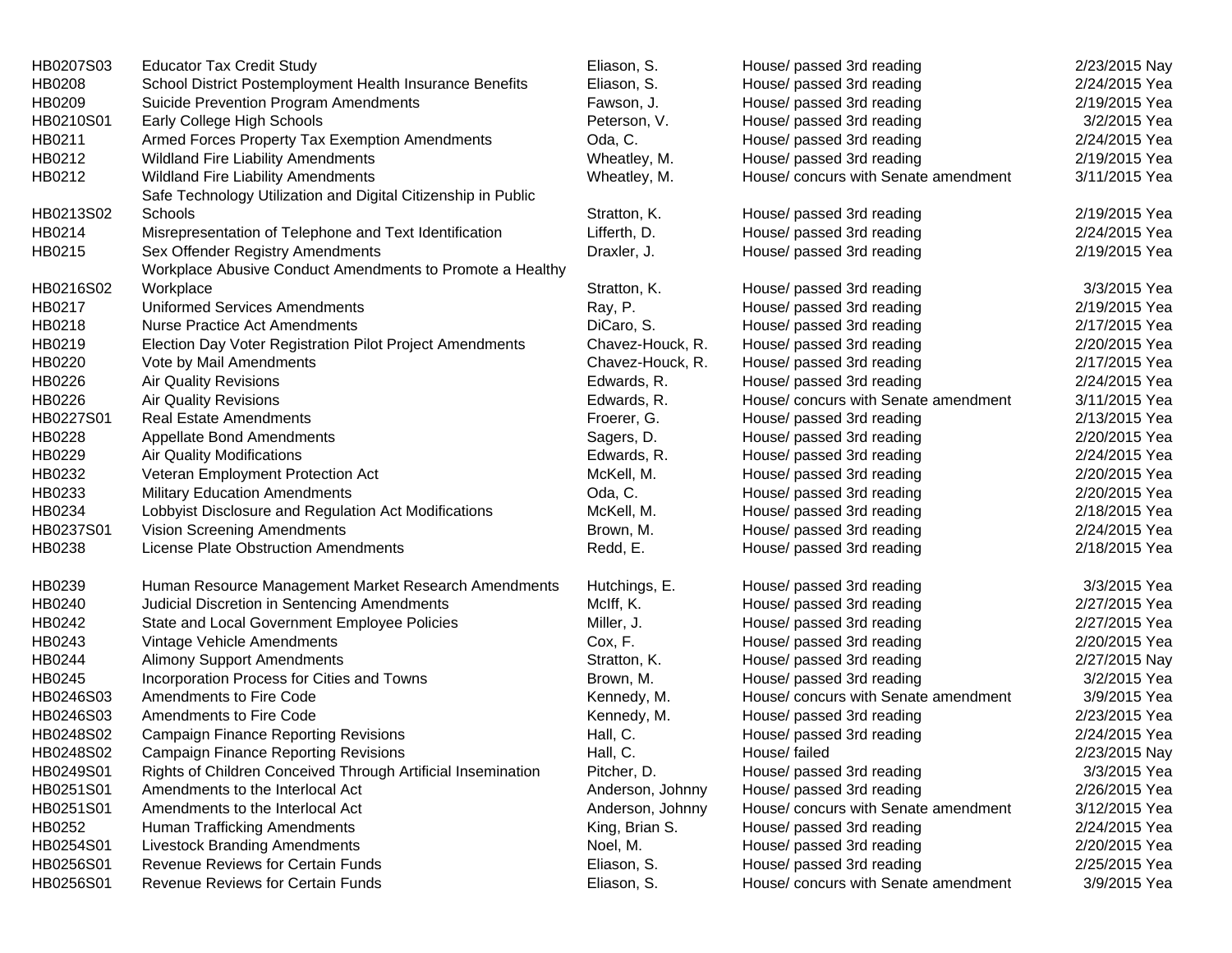| HB0258    | <b>Employee Classification Amendments</b>                       | Chew, S.       | House/ passed 3rd reading            | 2/23/2015 Yea |
|-----------|-----------------------------------------------------------------|----------------|--------------------------------------|---------------|
| HB0259    | Amendments to Powers and Duties of State Parks                  | Powell, K.     | House/ passed 3rd reading            | 2/26/2015 Yea |
| HB0261S01 | <b>Horse Tripping Amendments</b>                                | Ivory, K.      | House/ passed 3rd reading            | 3/3/2015 Yea  |
| HB0263    | <b>State School Board Powers Modifications</b>                  | Thurston, N.   | House/ failed                        | 3/3/2015 Yea  |
| HB0269S01 | Tourist-oriented Highway Signing Program                        | Noel, M.       | House/ passed 3rd reading            | 2/26/2015 Yea |
| HB0271    | <b>Fuel Tax Revisions</b>                                       | Lifferth, D.   | House/ passed 3rd reading            | 3/6/2015 Nay  |
| HB0272S02 | Forensic Mental Health Coordinating Council Amendments          | Thurston, N.   | House/ passed 3rd reading            | 2/25/2015 Yea |
| HB0273    | Interest Rate Swap Amendments                                   | Knotwell, J.   | House/ passed 3rd reading            | 2/26/2015 Yea |
| HB0275    | <b>Highway Designation Amendments</b>                           | Fawson, J.     | House/ passed 3rd reading            | 2/24/2015 Yea |
| HB0276    | <b>Agriculture Structure Amendments</b>                         | McKell, M.     | House/ passed 3rd reading            | 3/3/2015 Yea  |
| HB0277    | Statute of Limitations for Civil Actions                        | Ivory, K.      | House/ passed 3rd reading            | 3/2/2015 Yea  |
| HB0279S02 | <b>Prescription Notification Amendments</b>                     | Gibson, F.     | House/ passed 3rd reading            | 3/6/2015 Yea  |
| HB0280    | Utah National Guard Command Structure Amendments                | Peterson, V.   | House/ concurs with Senate amendment | 3/3/2015 Yea  |
| HB0280    | Utah National Guard Command Structure Amendments                | Peterson, V.   | House/ passed 3rd reading            | 2/17/2015 Yea |
| HB0282S01 | <b>Online Education Program Amendments</b>                      | Daw, B.        | House/ passed 3rd reading            | 2/27/2015 Yea |
| HB0283    | Media Production Vehicle Exemption                              | McCay, D.      | House/ passed 3rd reading            | 3/2/2015 Yea  |
| HB0284S02 | Minor Alcohol or Drug Related Offenses and Driving Privileges   | Redd, E.       | House/ passed 3rd reading            | 2/26/2015 Yea |
| HB0285S03 | <b>Building Code Review and Adoption Amendments</b>             | Wilson, B.     | House/ passed 3rd reading            | 3/2/2015 Yea  |
| HB0288S03 | Line-of-duty Death Benefits for Peace Officers and Firefighters | Ray, P.        | House/ passed 3rd reading            | 2/26/2015 Yea |
| HB0288S03 | Line-of-duty Death Benefits for Peace Officers and Firefighters | Ray, P.        | House/ concurs with Senate amendment | 3/12/2015 Yea |
| HB0289S02 | <b>Highway Special Event Permitting</b>                         | Froerer, G.    | House/ concurs with Senate amendment | 3/11/2015 Yea |
| HB0289S02 | <b>Highway Special Event Permitting</b>                         | Froerer, G.    | House/ passed 3rd reading            | 3/2/2015 Yea  |
| HB0290S02 | New Car Dealership Franchise Amendments                         | McKell, M.     | House/ concurs with Senate amendment | 3/9/2015 Yea  |
| HB0290S02 | New Car Dealership Franchise Amendments                         | McKell, M.     | House/ passed 3rd reading            | 2/25/2015 Yea |
| HB0291S03 | <b>Procurement Changes</b>                                      | Stratton, K.   | House/ passed 3rd reading            | 3/9/2015 Yea  |
| HB0292    | <b>Emergency Medical Service Providers Amendments</b>           | McCay, D.      | House/ passed 3rd reading            | 3/2/2015 Yea  |
|           | Science, Technology, Engineering, and Mathematics Education     |                |                                      |               |
| HB0293    | <b>Program Amendments</b>                                       | Peterson, V.   | House/ passed 3rd reading            | 2/25/2015 Yea |
| HB0296S02 | Government Use of Unmanned Aerial Vehicles - Amendments         | Sandall, S.    | House/ passed 3rd reading            | 3/3/2015 Yea  |
| HB0298    | <b>Exemptions Act Amendments</b>                                | Ivory, K.      | House/ passed 3rd reading            | 3/3/2015 Yea  |
| HB0299    | Attorneys Lien Amendments                                       | Hawkes, T.     | House/ concurs with Senate amendment | 3/6/2015 Yea  |
| HB0299    | Attorneys Lien Amendments                                       | Hawkes, T.     | House/ passed 3rd reading            | 2/25/2015 Yea |
| HB0300    | Firearm and Dangerous Weapons Amendments                        | Greene, B.     | House/ passed 3rd reading            | 2/27/2015 Yea |
| HB0301S01 | Pesticide Application Notification Amendments                   | King, Brian S. | House/ failed                        | 2/25/2015 Nay |
| HB0302    | Traffic Safety Lights on Vehicles                               | Perry, L.      | House/ passed 3rd reading            | 2/20/2015 Yea |
| HB0303S02 | Legislative Approval of Land Transfers                          | Stratton, K.   | House/ passed 3rd reading            | 3/3/2015 Yea  |
| HB0303S02 | Legislative Approval of Land Transfers                          | Stratton, K.   | House/ concurs with Senate amendment | 3/12/2015 Yea |
| HB0304    | <b>Homeowner Association Utilities Amendments</b>               | Pitcher, D.    | House/ passed 3rd reading            | 3/3/2015 Yea  |
| HB0306    | Fees for Government Records Requests                            | King, Brian S. | House/ passed 3rd reading            | 3/3/2015 Yea  |
| HB0310    | Vintage Motorcycle Amendments                                   | Peterson, J.   | House/ passed 3rd reading            | 2/23/2015 Yea |
| HB0311    | Private Investigator and Bail Recovery Licensure Amendments     | Oda, C.        | House/ passed 3rd reading            | 3/3/2015 Yea  |
| HB0312S01 | Reporting and Expenditure of Public Funds Amendments            | DiCaro, S.     | House/ passed 3rd reading            | 3/5/2015 Yea  |
| HB0313S02 | <b>Primary Elections Modifications</b>                          | Roberts, M.    | House/ passed 3rd reading            | 3/9/2015 Nay  |
| HB0314S01 | Money Management Act Amendments                                 | Cunningham, R. | House/ concurs with Senate amendment | 3/11/2015 Yea |
| HB0314S01 | Money Management Act Amendments                                 | Cunningham, R. | House/ passed 3rd reading            | 2/23/2015 Yea |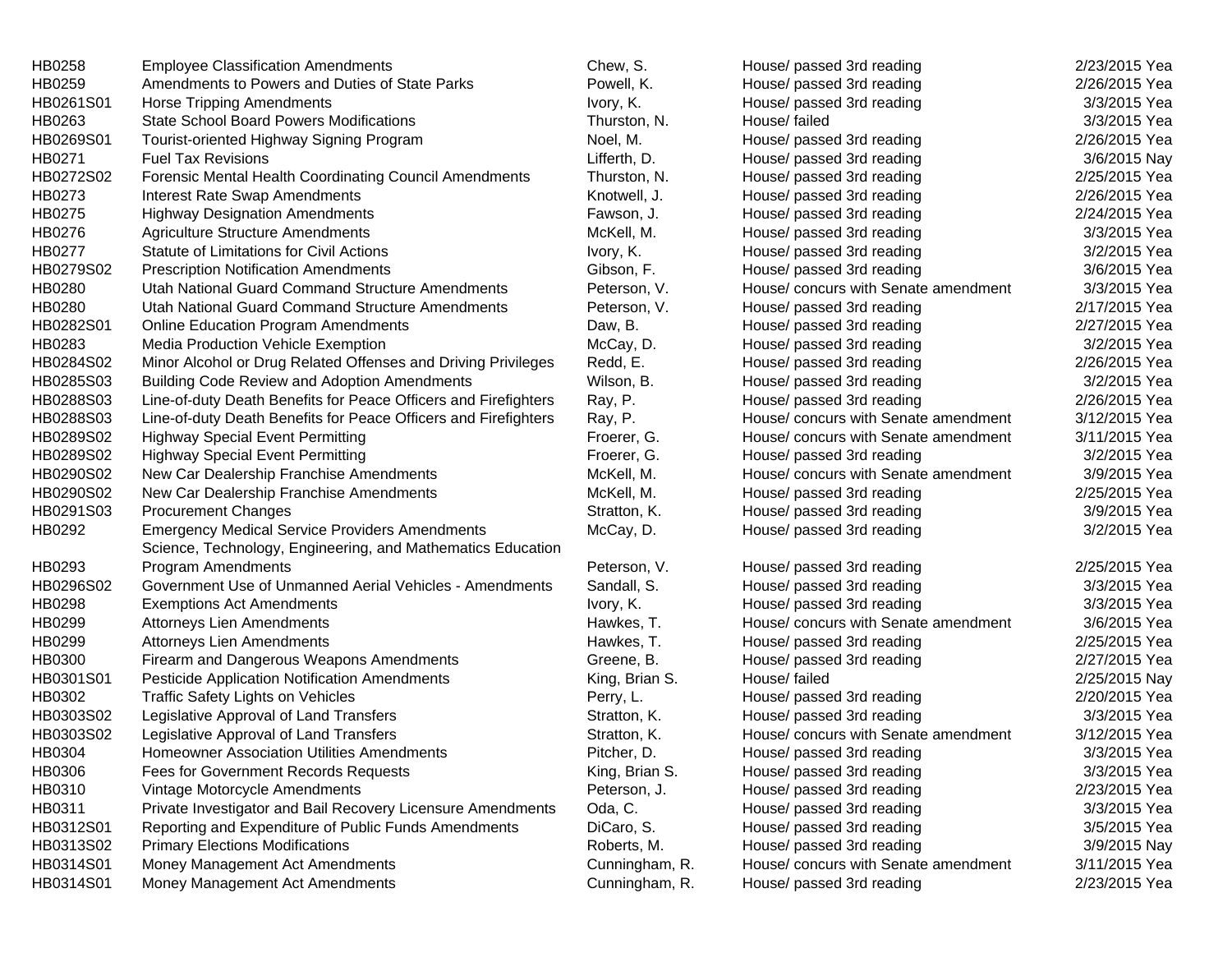| HB0317    | Destruction of Livestock                                   | Nelson, M.       | House/ passed 3rd reading            | 2/26/2015 Yea |
|-----------|------------------------------------------------------------|------------------|--------------------------------------|---------------|
| HB0319    | Jail Contracting Treatment Rate Amendments                 | Noel, M.         | House/ passed 3rd reading            | 2/27/2015 Yea |
| HB0321S01 | Vote by Mail Revisions                                     | Westwood, J.     | House/ passed 3rd reading            | 3/2/2015 Nay  |
| HB0322S03 | <b>Religious Liberty Act</b>                               | Christensen, L.  | House/ passed 3rd reading            | 3/11/2015 Yea |
| HB0323    | Resource Management Planning by Local Governments          | Stratton, K.     | House/ concurs with Senate amendment | 3/12/2015 Yea |
| HB0323    | Resource Management Planning by Local Governments          | Stratton, K.     | House/ passed 3rd reading            | 3/5/2015 Yea  |
| HB0324    | Search and Rescue Financial Assistance Amendments          | DiCaro, S.       | House/ passed 3rd reading            | 3/5/2015 Yea  |
| HB0325    | Utah Law Enforcement Memorial Special Group License Plate  | Perry, L.        | House/ passed 3rd reading            | 3/3/2015 Yea  |
| HB0326    | <b>Federal Funds Commission Extension</b>                  | Ivory, K.        | House/ passed 3rd reading            | 3/2/2015 Yea  |
| HB0328S01 | Tax Changes                                                | McCay, D.        | House/ passed 3rd reading            | 3/6/2015 Yea  |
| HB0330S01 | <b>Interlocal Entities Revisions</b>                       | Anderson, Johnny | House/ failed                        | 3/3/2015 Nay  |
| HB0331    | Professional Learning Grant Program                        | Last, B.         | House/ passed 3rd reading            | 3/3/2015 Yea  |
| HB0332    | Local Transportation Corridor Preservation Fund Amendments | Kennedy, M.      | House/ passed 3rd reading            | 2/27/2015 Nay |
| HB0333    | <b>Budget Reserve Account Amendments</b>                   | Sanpei, D.       | House/ passed 3rd reading            | 3/2/2015 Yea  |
| HB0334S01 | Child and Family Amendments                                | Christensen, L.  | House/ passed 3rd reading            | 3/3/2015 Yea  |
| HB0335S01 | Southern Utah Stem Initiative                              | Stanard, J.      | House/ passed 3rd reading            | 3/5/2015 Yea  |
| HB0337S02 | Career and Technical Education Comprehensive Study         | Cunningham, R.   | House/ concurs with Senate amendment | 3/12/2015 Yea |
| HB0337S02 | Career and Technical Education Comprehensive Study         | Cunningham, R.   | House/ passed 3rd reading            | 3/6/2015 Yea  |
| HB0338    | <b>Resolving Government Record Disputes</b>                | Chavez-Houck, R. | House/ passed 3rd reading            | 3/3/2015 Yea  |
| HB0340    | Voter Preregistration Amendments                           | Cox, J.          | House/ passed 3rd reading            | 3/3/2015 Yea  |
| HB0341    | <b>Constitutional Debt</b>                                 | Knotwell, J.     | House/ passed 3rd reading            | 3/3/2015 Yea  |
|           | Utah Communication Authority Emergency Radio and 911       |                  |                                      |               |
| HB0343S02 | Amendments                                                 | Dee, B.          | House/ passed 3rd reading            | 3/9/2015 Yea  |
| HB0345S02 | <b>Education Abuse Policy</b>                              | McCay, D.        | House/ concurs with Senate amendment | 3/11/2015 Yea |
| HB0345S02 | <b>Education Abuse Policy</b>                              | McCay, D.        | House/ passed 3rd reading            | 3/2/2015 Yea  |
| HB0346    | <b>School Building Costs Reporting Amendments</b>          | Knotwell, J.     | House/ passed 3rd reading            | 2/27/2015 Yea |
| HB0347    | <b>Retirement Window Amendments</b>                        | Cunningham, R.   | House/ passed 3rd reading            | 3/2/2015 Yea  |
| HB0348S01 | <b>Criminal Justice Programs and Amendments</b>            | Hutchings, E.    | House/ passed 3rd reading            | 3/3/2015 Yea  |
| HB0348S01 | Criminal Justice Programs and Amendments                   | Hutchings, E.    | House/ concurs with Senate amendment | 3/12/2015 Yea |
| HB0349    | School and Institutional Trust Lands Budget Amendments     | Brown, M.        | House/ passed 3rd reading            | 3/2/2015 Yea  |
| HB0350    | Weapons on Public Transportation                           | Thurston, N.     | House/ passed 3rd reading            | 3/3/2015 Yea  |
| HB0351S03 | <b>Planning District Amendments</b>                        | Dee, B.          | House/ passed 3rd reading            | 3/9/2015 Nay  |
| HB0351S03 | <b>Planning District Amendments</b>                        | Dee, B.          | House/ concurs with Senate amendment | 3/12/2015 Nay |
| HB0352    | Title Insurance Reporting and Assessment Amendments        | Roberts, M.      | House/ passed 3rd reading            | 3/2/2015 Yea  |
| HB0353    | <b>Probation Amendments</b>                                | Schultz, M.      | House/ passed 3rd reading            | 3/3/2015 Yea  |
| HB0355    | Utah Agricultural Code Amendments                          | Handy, S.        | House/ passed 3rd reading            | 3/2/2015 Yea  |
| HB0356S03 | <b>Parent and Child Amendments</b>                         | Christensen, L.  | House/ passed 3rd reading            | 3/9/2015 Yea  |
| HB0357S01 | Emergency Services Account Loan Amendments                 | Oda, C.          | House/ passed 3rd reading            | 3/4/2015 Yea  |
| HB0360S01 | Utah Education Amendments                                  | Christensen, L.  | House/ passed 3rd reading            | 3/6/2015 Yea  |
| HB0360S01 | <b>Utah Education Amendments</b>                           | Christensen, L.  | House/ concurs with Senate amendment | 3/12/2015 Yea |
| HB0361    | Investigation Protocols for Peace Officer Use of Force     | Roberts, M.      | House/ passed 3rd reading            | 3/3/2015 Yea  |
| HB0361    | Investigation Protocols for Peace Officer Use of Force     | Roberts, M.      | House/ concurs with Senate amendment | 3/12/2015 Yea |
| HB0362S06 | <b>Transportation Infrastructure Funding</b>               | Anderson, Johnny | House/ passed 3rd reading            | 3/9/2015 Yea  |
| HB0363    | School Land Trust Program Amendments                       | Cunningham, R.   | House/ passed 3rd reading            | 3/5/2015 Yea  |
| HB0364S02 | <b>Suicide Prevention Amendments</b>                       | Eliason, S.      | House/ passed 3rd reading            | 3/5/2015 Yea  |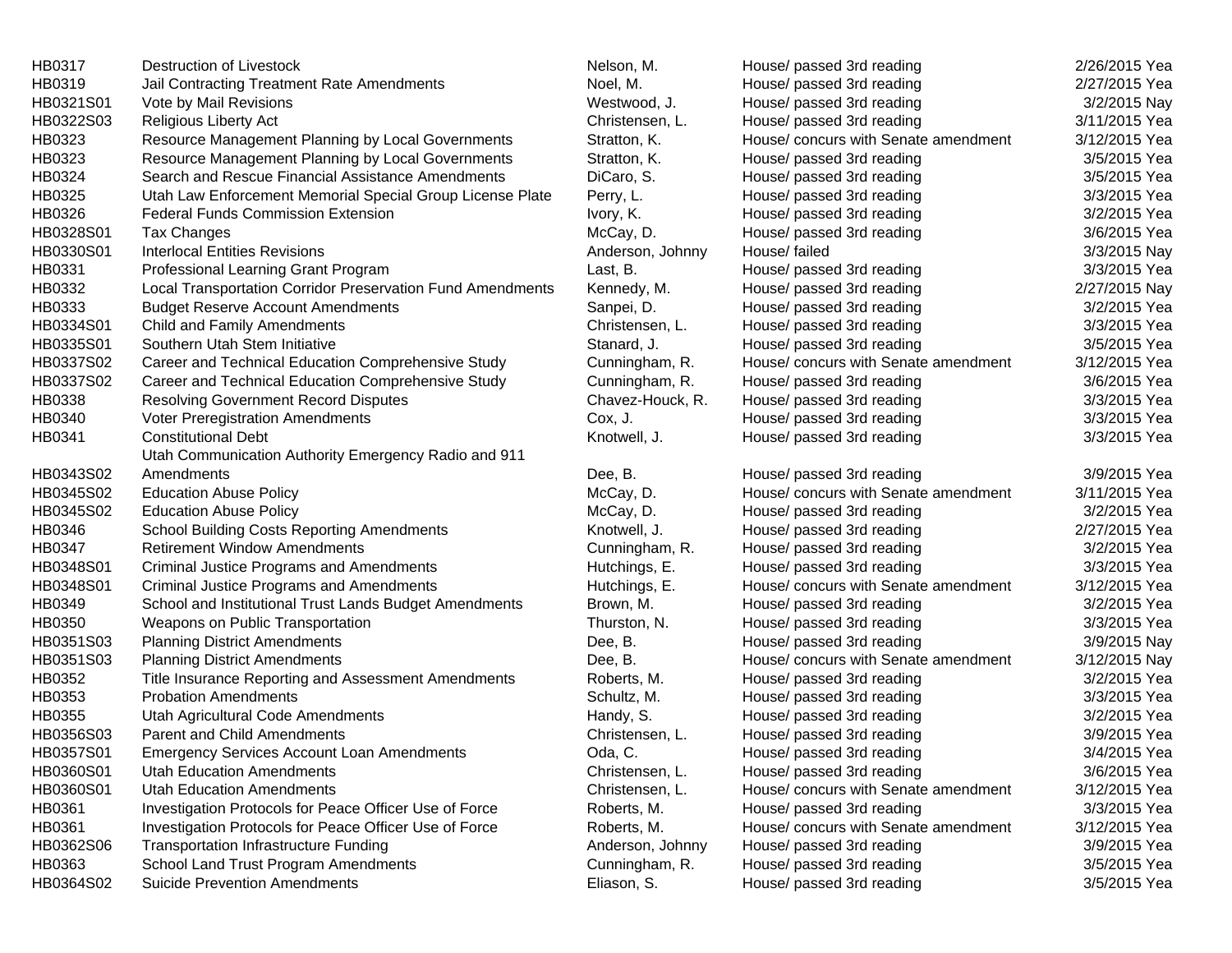| HB0364S02 | <b>Suicide Prevention Amendments</b>                 | Eliason, S.        | House/ concurs with Senate amendment | 3/12/2015 Yea |
|-----------|------------------------------------------------------|--------------------|--------------------------------------|---------------|
| HB0365S01 | <b>Local Elections Amendments</b>                    | Nelson, M.         | House/ passed 3rd reading            | 3/5/2015 Yea  |
| HB0366S01 | Statute of Limitations for Sexual Offenses           | Christofferson, K. | House/ passed 3rd reading            | 3/9/2015 Yea  |
| HB0367    | <b>Education Ethics Training Requirement</b>         | Briscoe, J.        | House/ passed 3rd reading            | 3/5/2015 Yea  |
| HB0368    | <b>Executive Office Compensation</b>                 | Wilson, B.         | House/ passed 3rd reading            | 3/3/2015 Yea  |
| HB0372    | <b>Electrician Licensing Amendments</b>              | McCay, D.          | House/ passed 3rd reading            | 3/2/2015 Yea  |
| HB0373    | <b>Connected Vehicle Testing</b>                     | Knotwell, J.       | House/ passed 3rd reading            | 3/3/2015 Yea  |
| HB0375    | Labeling Requirements for Types of Retail Goods      | Edwards, R.        | House/ passed 3rd reading            | 3/5/2015 Yea  |
| HB0376S01 | <b>Candidate Fundraising Amendments</b>              | McCay, D.          | House/ passed 3rd reading            | 3/9/2015 Yea  |
| HB0377S01 | <b>Interlock Restricted Driver Amendments</b>        | Redd, E.           | House/ passed 3rd reading            | 3/5/2015 Yea  |
| HB0378S02 | White Collar Crime Registry                          | McKell, M.         | House/ passed 3rd reading            | 3/5/2015 Nay  |
| HB0379    | Underground Storage Tank Amendments                  | Eliason, S.        | House/ passed 3rd reading            | 3/9/2015 Yea  |
| HB0379    | Underground Storage Tank Amendments                  | Eliason, S.        | House/ concurs with Senate amendment | 3/12/2015 Yea |
| HB0380S01 | Disabled Adult Guardianship Amendments               | Edwards, R.        | House/ concurs with Senate amendment | 3/12/2015 Yea |
| HB0380S01 | Disabled Adult Guardianship Amendments               | Edwards, R.        | House/ passed 3rd reading            | 3/5/2015 Yea  |
| HB0381S01 | <b>Veterans Affairs Amendments</b>                   | Peterson, V.       | House/ passed 3rd reading            | 3/4/2015 Yea  |
| HB0382    | Utah National Guard Fund Amendments                  | Peterson, V.       | House/ passed 3rd reading            | 3/4/2015 Yea  |
| HB0383S02 | Athlete Injury Amendments                            | Ray, P.            | House/ passed 3rd reading            | 3/4/2015 Yea  |
| HB0384    | <b>Grazing Zones Amendments</b>                      | Noel, M.           | House/ passed 3rd reading            | 3/6/2015 Yea  |
| HB0385    | <b>Memorial Highway Designation</b>                  | Stratton, K.       | House/ passed 3rd reading            | 3/9/2015 Yea  |
| HB0388S01 | Disaster Recovery for Local Governments              | Oda, C.            | House/ passed 3rd reading            | 3/6/2015 Yea  |
| HB0390S01 | Local Health Departments Emergency Funding           | Ray, P.            | House/ passed 3rd reading            | 3/5/2015 Yea  |
| HB0390S01 | Local Health Departments Emergency Funding           | Ray, P.            | House/ concurs with Senate amendment | 3/12/2015 Yea |
| HB0393    | <b>Energy Zones Amendments</b>                       | Noel, M.           | House/ passed 3rd reading            | 3/2/2015 Yea  |
| HB0394S02 | New Car Sales Amendments                             | Coleman, K.        | House/ failed                        | 3/9/2015 Yea  |
| HB0395S01 | <b>Controlled Substance Database Amendments</b>      | Redd, E.           | House/ passed 3rd reading            | 3/5/2015 Yea  |
| HB0396S02 | Solid Fuel Burning Amendments                        | Dee, B.            | House/ passed 3rd reading            | 3/9/2015 Yea  |
| HB0396S02 | Solid Fuel Burning Amendments                        | Dee, B.            | House/ concurs with Senate amendment | 3/12/2015 Yea |
| HB0398    | Obstructions on Roads in Dixie National Forest       | Noel, M.           | House/ passed 3rd reading            | 3/9/2015 Yea  |
| HB0399S01 | Guardianship of Adult Children with Disabilities     | Edwards, R.        | House/ passed 3rd reading            | 3/9/2015 Yea  |
| HB0400S01 | <b>Charges for Medical Records</b>                   | Gibson, F.         | House/ concurs with Senate amendment | 3/12/2015 Yea |
| HB0400S01 | <b>Charges for Medical Records</b>                   | Gibson, F.         | House/ passed 3rd reading            | 3/5/2015 Yea  |
| HB0401    | <b>Statute of Limitations Modifications</b>          | Noel, M.           | House/ passed 3rd reading            | 3/5/2015 Yea  |
|           | New Convention Facilities Development Incentive Act  |                    |                                      |               |
| HB0402S01 | Amendments                                           | Wilson, B.         | House/ passed 3rd reading            | 3/4/2015 Yea  |
|           | New Convention Facilities Development Incentive Act  |                    |                                      |               |
| HB0402S01 | Amendments                                           | Wilson, B.         | House/ concurs with Senate amendment | 3/12/2015 Yea |
| HB0403    | Online Education Survey Program Amendments           | Eliason, S.        | House/ passed 3rd reading            | 3/6/2015 Yea  |
| HB0404    | <b>Probate Code Amendments</b>                       | Snow, V.L.         | House/ passed 3rd reading            | 3/9/2015 Yea  |
| HB0406S01 | <b>Natural Gas Vehicle Amendments</b>                | Handy, S.          | House/ passed 3rd reading            | 3/9/2015 Nay  |
| HB0406S01 | Natural Gas Vehicle Amendments                       | Handy, S.          | House/ concurs with Senate amendment | 3/12/2015 Nay |
| HB0407S02 | Scenic Byway Amendments                              | Noel, M.           | House/ passed 3rd reading            | 3/5/2015 Yea  |
| HB0408S02 | Catastrophic Wildfire and Public Nuisance Amendments | Christofferson, K. | House/ concurs with Senate amendment | 3/12/2015 Yea |
| HB0408S02 | Catastrophic Wildfire and Public Nuisance Amendments | Christofferson, K. | House/ passed 3rd reading            | 3/9/2015 Yea  |
| HB0409S01 | Amendments to the Procurement Code                   | Snow, V.L.         | House/ concurs with Senate amendment | 3/12/2015 Yea |
|           |                                                      |                    |                                      |               |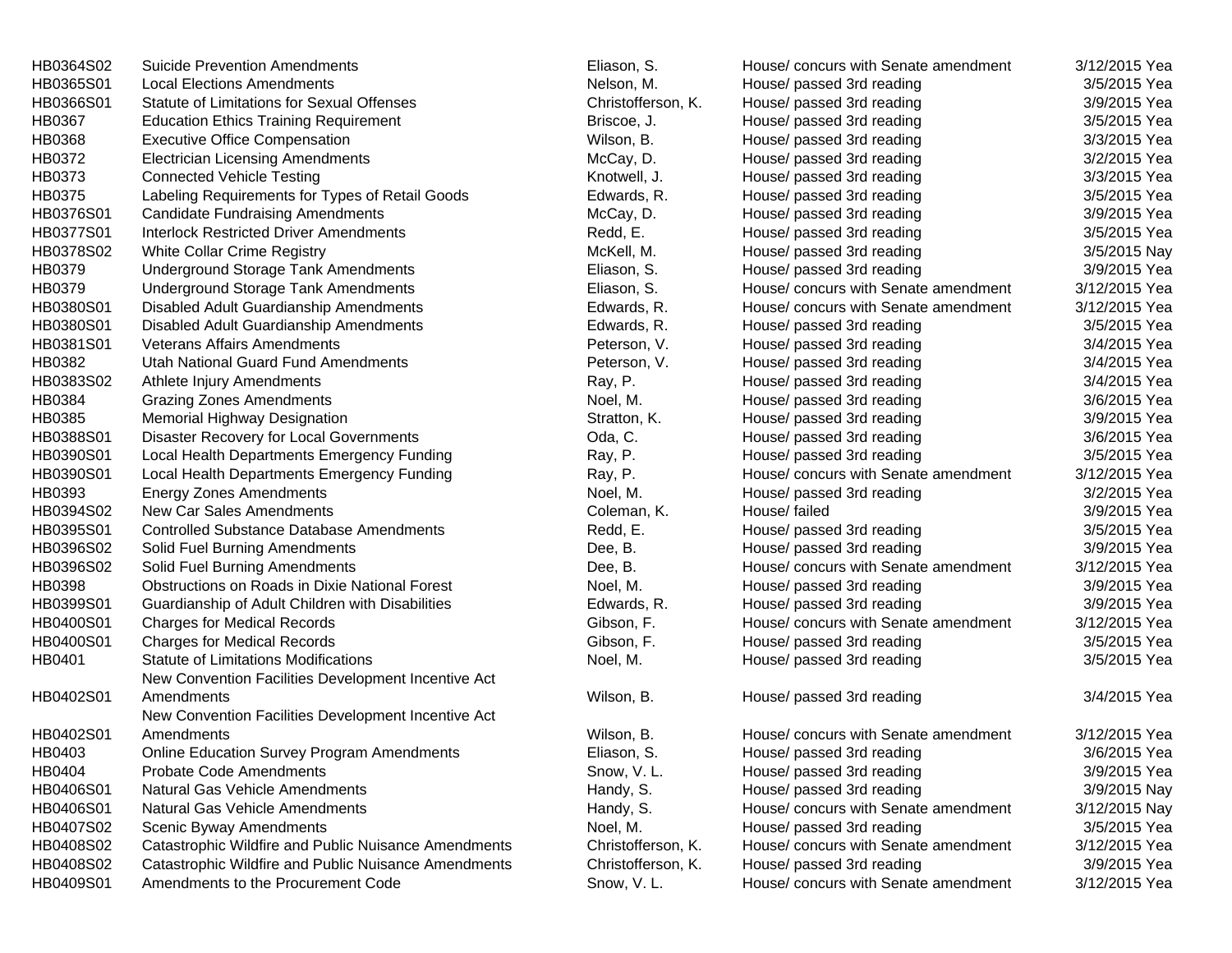| HB0409S01        | Amendments to the Procurement Code                              | Snow, V.L.       | House/ passed 3rd reading            | 3/9/2015 Yea  |
|------------------|-----------------------------------------------------------------|------------------|--------------------------------------|---------------|
| HB0410           | State and Local Energy Efficiency Programs                      | Draxler, J.      | House/ passed 3rd reading            | 3/9/2015 Yea  |
| HB0411S02        | Venture Capital Enhancement Amendments                          | Wilson, B.       | House/ passed 3rd reading            | 3/4/2015 Yea  |
| HB0411S02        | Venture Capital Enhancement Amendments                          | Wilson, B.       | House/ concurs with Senate amendment | 3/12/2015 Yea |
| HB0413S01        | <b>Domestic Relations Retirement Shares</b>                     | McIff, K.        | House/ passed 3rd reading            | 3/9/2015 Yea  |
| HB0414S01        | Utah Broadband Outreach Center                                  | Handy, S.        | House/ passed 3rd reading            | 3/6/2015 Yea  |
| HB0415S05        | <b>Regulation of Electronic Cigarettes</b>                      | Ray, P.          | House/ concurs with Senate amendment | 3/12/2015 Yea |
| HB0415S05        | <b>Regulation of Electronic Cigarettes</b>                      | Ray, P.          | House/ passed 3rd reading            | 3/9/2015 Nay  |
| HB0415S05        | <b>Regulation of Electronic Cigarettes</b>                      | Ray, P.          | House/ passed 3rd reading            | 3/9/2015 Nay  |
|                  | Certain Employee's Forfeit of Retirement for Employment Related |                  |                                      |               |
| HB0416           | <b>Offenses</b>                                                 | McCay, D.        | House/ passed 3rd reading            | 3/9/2015 Yea  |
| HB0417           | <b>Judicial Proceedings Amendments</b>                          | Gibson, F.       | House/ passed 3rd reading            | 3/9/2015 Yea  |
| HB0418           | Special Service and Local District Amendments                   | Handy, S.        | House/ passed 3rd reading            | 3/11/2015 Yea |
| HB0420S02        | Revisions to Transportation Funding                             | Anderson, Johnny | House/ concurs with Senate amendment | 3/12/2015 Yea |
| HB0420S02        | Revisions to Transportation Funding                             | Anderson, Johnny | House/ passed 3rd reading            | 3/9/2015 Yea  |
| HB0422           | <b>Timeshare Amendments</b>                                     | Froerer, G.      | House/ passed 3rd reading            | 3/9/2015 Yea  |
| HB0426           | Joint Tenancy Amendments                                        | McKell, M.       | House/ passed 3rd reading            | 3/9/2015 Yea  |
| HB0427           | Post-exposure Blood Testing Amendments                          | Redd, E.         | House/ passed 3rd reading            | 3/9/2015 Yea  |
| HB0428           | Online Parenting Course for Divorcing Parties                   | Moss, C.         | House/ passed 3rd reading            | 3/9/2015 Yea  |
| HB0430S01        | Fairpark Leasing Authorization Revisions                        | Froerer, G.      | House/ passed 3rd reading            | 3/9/2015 Yea  |
| HB0433           | <b>Primary Care Amendments</b>                                  | Ivory, K.        | House/ passed 3rd reading            | 3/9/2015 Yea  |
| HB0443           | <b>Capitol Preservation Board Amendments</b>                    | Grover, K.       | House/ passed 3rd reading            | 3/9/2015 Yea  |
| HB0444           | <b>Charter School Funding Task Force</b>                        | Gibson, F.       | House/ passed 3rd reading            | 3/9/2015 Yea  |
| HB0444           | <b>Charter School Funding Task Force</b>                        | Gibson, F.       | House/ concurs with Senate amendment | 3/12/2015 Yea |
| HB0445           | <b>Bail Bond Surety Amendments</b>                              | Hutchings, E.    | House/ passed 3rd reading            | 3/9/2015 Yea  |
|                  | Extension of Primary Care Network and Medicaid Benefits Under   |                  |                                      |               |
| HB0446S03        | Existing 70/30 Federal/state Cost Sharing Amendments            | Dunnigan, J.     | House/ substitute adoption failed    | 3/6/2015 Nay  |
|                  | Extension of Primary Care Network and Medicaid Benefits Under   |                  |                                      |               |
| HB0446S03        | Existing 70/30 Federal/state Cost Sharing Amendments            | Dunnigan, J.     | House/ passed 3rd reading            | 3/6/2015 Yea  |
| HB0447S02        | Protections on Parental Guidance in Public Schools              | Dee, B.          | House/ passed 3rd reading            | 3/11/2015 Yea |
| HB0454S02        | <b>Prison Development Amendments</b>                            | Wilson, B.       | House/ passed 3rd reading            | 3/9/2015 Nay  |
| HB0454S02        | <b>Prison Development Amendments</b>                            | Wilson, B.       | House/ concurs with Senate amendment | 3/12/2015 Nay |
| <b>HCR001</b>    | Concurrent Resolution Designating Start by Believing Day        | Romero, A.       | House/ passed 3rd reading            | 2/17/2015 Yea |
| <b>HCR002</b>    | Concurrent Resolution Designating Religious Freedom Day         | King, Brian S.   | House/ passed 3rd reading            | 2/24/2015 Yea |
|                  | Concurrent Resolution Recognizing the 100th Anniversary of the  |                  |                                      |               |
| <b>HCR003</b>    | Settlement of Clarion, Utah                                     | Cox, J.          | House/ passed 3rd reading            | 2/17/2015 Yea |
|                  | Concurrent Resolution Recognizing the 2015 Parliament of the    |                  |                                      |               |
| <b>HCR004</b>    | World's Religions                                               | Hollins, S.      | House/ passed 3rd reading            | 2/23/2015 Yea |
|                  | Concurrent Resolution Regarding an Interlocal Agreement with    |                  |                                      |               |
| <b>HCR005</b>    | Jordan River Commission                                         | Cunningham, R.   | House/ passed 3rd reading            | 2/19/2015 Yea |
| <b>HCR006S01</b> | Concurrent Resolution on Payment Options for State Services     | Roberts, M.      | House/ passed 3rd reading            | 3/3/2015 Nay  |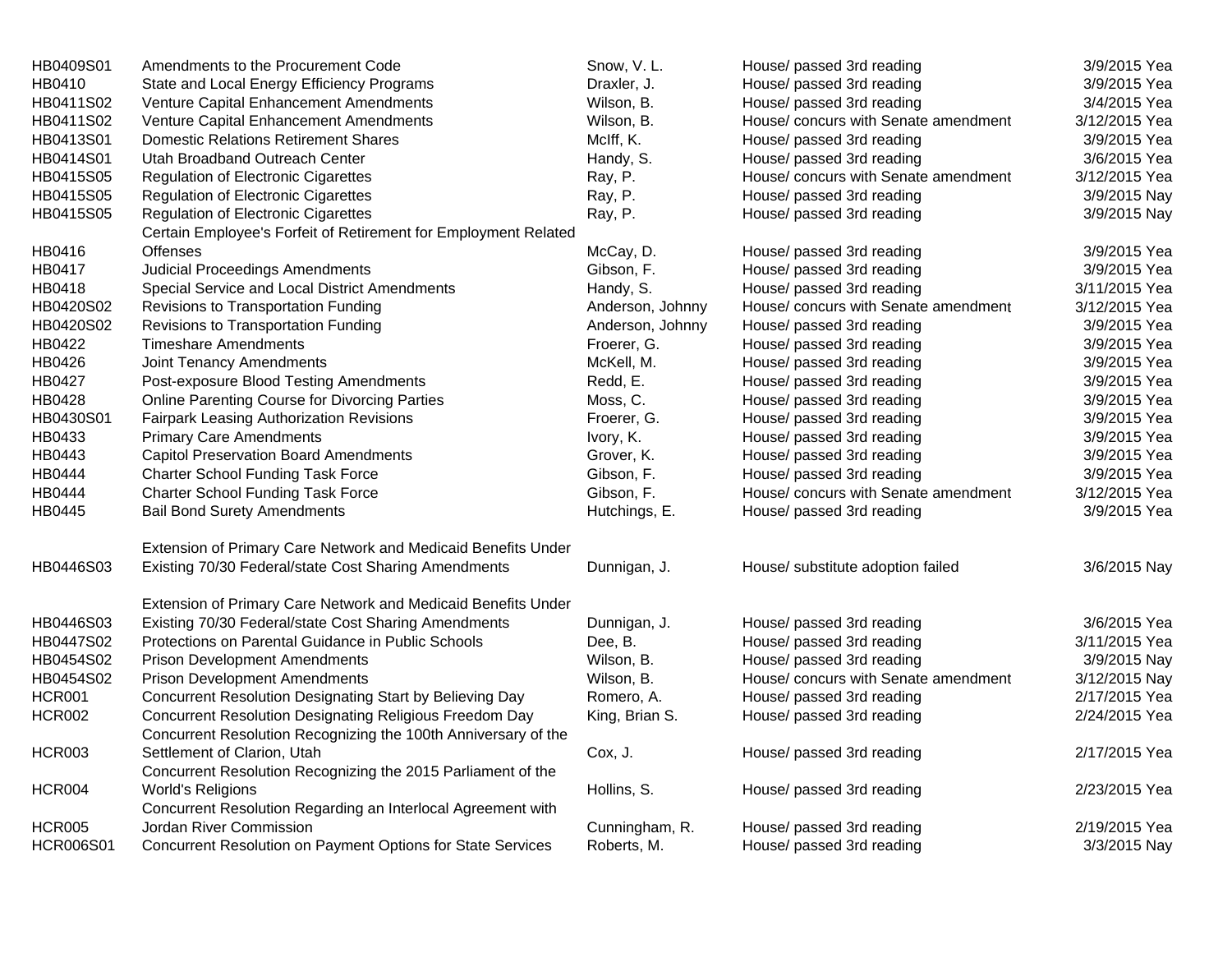|               | Concurrent Resolution Urging Development of Methods to<br>Minimize Excessive Testing and its Negative Impacts on the   |                  |                                      |               |
|---------------|------------------------------------------------------------------------------------------------------------------------|------------------|--------------------------------------|---------------|
| <b>HCR007</b> | Schoolchildren of Utah                                                                                                 | Poulson, M.      | House/ passed 3rd reading            | 2/25/2015 Yea |
| <b>HCR008</b> | Concurrent Resolution on Carbon Sequestration on Rangelands<br>Concurrent Resolution on the Elementary and Secondary   | Noel, M.         | House/ passed 3rd reading            | 2/27/2015 Yea |
| HCR009S01     | <b>Education Act</b><br>Concurrent Resolution on Basing and Infrastructure in Support of                               | Eliason, S.      | House/ passed 3rd reading            | 3/9/2015 Nay  |
| HCR010        | National and State Defense<br>Concurrent Resolution Recognizing the 50th Anniversary of the                            | Peterson, V.     | House/ passed 3rd reading            | 3/4/2015 Yea  |
| <b>HCR011</b> | Office of the State Fire Marshal                                                                                       | Hutchings, E.    | House/ passed 3rd reading            | 3/9/2015 Yea  |
| <b>HCR012</b> | Concurrent Resolution on Healthcare                                                                                    | Dunnigan, J.     | House/ passed 3rd reading            | 3/12/2015 Yea |
| <b>HJR001</b> | Joint Rules Resolution on Performance Notes                                                                            | Chavez-Houck, R. | House/ passed 3rd reading            | 1/26/2015 Yea |
| <b>HJR002</b> | Joint Resolution Reappointing Legislative General Counsel                                                              | Hughes, G.       | House/ passed 3rd reading            | 2/24/2015 Yea |
| <b>HJR004</b> | Joint Resolution Regarding Conference Committee Reports<br>Joint Rules Resolution Providing for Reimbursement for      | Romero, A.       | House/ passed 3rd reading            | 2/2/2015 Yea  |
| <b>HJR006</b> | Legislative Training Days<br>Joint Rules Resolution Providing for Reimbursement for                                    | Dunnigan, J.     | House/ passed 3rd reading            | 2/2/2015 Yea  |
| <b>HJR006</b> | Legislative Training Days<br>Joint Resolution Calling for a Balanced Budget Amendment to the                           | Dunnigan, J.     | House/ concurs with Senate amendment | 3/11/2015 Yea |
| HJR007S01     | U.S. Constitution                                                                                                      | Powell, K.       | House/ passed 3rd reading            | 2/26/2015 Nay |
| HJR008S01     | Proposal to Amend Utah Constitution -- Oath of Office Change                                                           | Powell, K.       | House/ passed 3rd reading            | 2/11/2015 Yea |
| <b>HJR010</b> | Joint Resolution Regarding Public Employee Health Plan                                                                 | Dunnigan, J.     | House/ passed 3rd reading            | 2/4/2015 Yea  |
| <b>HJR011</b> | Joint Resolution Authorizing Pay of In-session Employees                                                               | Dunnigan, J.     | House/ passed 3rd reading            | 1/27/2015 Yea |
| <b>HJR012</b> | Joint Resolution on Homeless and Runaway Youth                                                                         | Froerer, G.      | House/ passed 3rd reading            | 2/12/2015 Yea |
| <b>HJR013</b> | Joint Resolution to End Unreported Federal Liabilities<br>Joint Resolution Calling for a Convention to Amend the       | Eliason, S.      | House/ passed 3rd reading            | 2/23/2015 Yea |
| <b>HJR014</b> | <b>Constitution of the United States</b>                                                                               | Ivory, K.        | House/ failed                        | 2/25/2015 Nay |
| HJR015S02     | Joint Rules Resolution on Legislative Review Notes<br>Proposal to Amend Utah Constitution -- Governance of Public      | Ivory, K.        | House/ failed                        | 2/27/2015 Yea |
| <b>HJR016</b> | Education<br>Joint Resolution Supporting Utah's Response to the EPA's Clean                                            | McCay, D.        | House/ failed                        | 3/3/2015 Nay  |
| <b>HJR019</b> | Power Plan                                                                                                             | Handy, S.        | House/ passed 3rd reading            | 3/3/2015 Yea  |
| <b>HJR020</b> | Joint Resolution Amending Civil Procedure Rule 62<br>Joint Resolution Granting Easements for Construction of a Traffic | Sagers, D.       | House/ passed 3rd reading            | 2/26/2015 Yea |
| <b>HJR021</b> | Light                                                                                                                  | Chavez-Houck, R. | House/ passed 3rd reading            | 3/2/2015 Yea  |
| <b>HJR023</b> | Joint Resolution Regarding Agritourism                                                                                 | Perry, L.        | House/ passed 3rd reading            | 2/27/2015 Yea |
| <b>HJR026</b> | Joint Resolution - Potential Interim Study Items                                                                       | Dunnigan, J.     | House/ concurs with Senate amendment | 3/12/2015 Yea |
| HJR026        | Joint Resolution - Potential Interim Study Items                                                                       | Dunnigan, J.     | House/ passed 3rd reading            | 3/12/2015 Yea |
| HR0003        | House Resolution Honoring Former Speaker Rebecca D. Lockhart Gibson, F.                                                |                  | House/ passed 3rd reading            | 1/26/2015 Yea |
| HR0004        | House Resolution Amending Standing Committee Rules<br>House Resolution Regarding Mathematics Proficiency among         | Dunnigan, J.     | House/ passed 3rd reading            | 2/10/2015 Yea |
| HR0005        | <b>High School Students</b>                                                                                            | Eliason, S.      | House/ passed 3rd reading            | 3/9/2015 Yea  |
| HR0006        | House Rules Resolution on Bills                                                                                        | Dunnigan, J.     | House/ passed 3rd reading            | 3/9/2015 Yea  |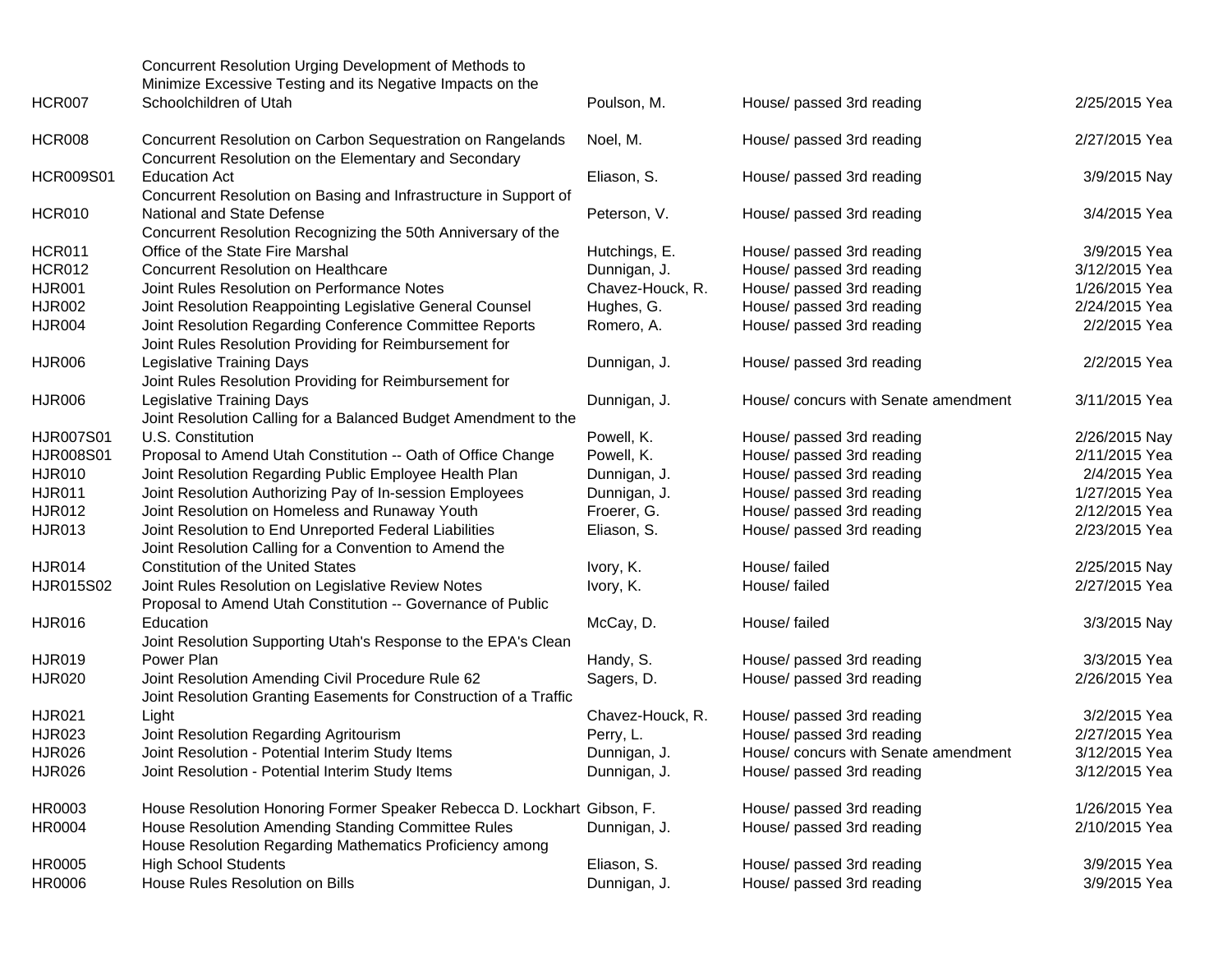| SB0001S01 | <b>Public Education Base Budget Amendments</b>                 | Stephenson, H.  | House/ passed 3rd reading | 2/10/2015 Yea |
|-----------|----------------------------------------------------------------|-----------------|---------------------------|---------------|
| SB0002    | New Fiscal Year Supplemental Appropriations Act                | Hillyard, L.    | House/ passed 3rd reading | 3/10/2015 Yea |
| SB0002    | New Fiscal Year Supplemental Appropriations Act                | Hillyard, L.    | House/ passed 3rd reading | 3/10/2015 Yea |
| SB0003    | <b>Appropriations Adjustments</b>                              | Hillyard, L.    | House/ passed 3rd reading | 3/12/2015 Yea |
|           | Current School Year Supplemental Public Education Budget       |                 |                           |               |
| SB0004    | Adjustments                                                    | Hillyard, L.    | House/ passed 3rd reading | 3/10/2015 Yea |
|           | Natural Resources, Agriculture, and Environmental Quality Base |                 |                           |               |
| SB0005S01 | <b>Budget</b>                                                  | Hinkins, D.     | House/ passed 3rd reading | 2/10/2015 Yea |
| SB0006S01 | Executive Offices and Criminal Justice Base Budget             | Thatcher, D.    | House/ passed 3rd reading | 2/10/2015 Yea |
| SB0007S01 | Social Services Base Budget                                    | Christensen, A. | House/ passed 3rd reading | 2/10/2015 Yea |
|           | State Agency Fees and Internal Service Fund Rate Authorization |                 |                           |               |
| SB0008    | and Appropriations                                             | Stevenson, J.   | House/ passed 3rd reading | 3/10/2015 Yea |
| SB0009    | Revenue Bond and Capital Facilities Amendments                 | Harper, W.      | House/ passed 3rd reading | 3/10/2015 Yea |
|           | Compact for Interstate Sharing of Putative Father Registry     |                 |                           |               |
| SB0010S01 | Information                                                    | Escamilla, L.   | House/ passed 3rd reading | 2/11/2015 Yea |
| SB0011    | Utah Retirement Systems Revisions                              | Weiler, T.      | House/ passed 3rd reading | 2/18/2015 Yea |
| SB0012S01 | <b>Child Care Amendments</b>                                   | Christensen, A. | House/ passed 3rd reading | 3/11/2015 N/V |
| SB0013    | Income Tax Amendments                                          | Henderson, D.   | House/ passed 3rd reading | 2/18/2015 Yea |
| SB0014    | Renewable Energy Tax Credit Amendments                         | Okerlund, R.    | House/ passed 3rd reading | 2/26/2015 Yea |
| SB0015    | Water Law - Forfeiture Exemptions                              | Dayton, M.      | House/ passed 3rd reading | 2/27/2015 Yea |
| SB0016    | Certificate of Stillbirth Amendments                           | Vickers, E.     | House/ passed 3rd reading | 2/4/2015 Yea  |
| SB0017    | <b>Employment Support Act Revisions</b>                        | Shiozawa, B.    | House/ passed 3rd reading | 2/11/2015 Yea |
| SB0018    | Governor's Office of Economic Development Revisions            | Osmond, A.      | House/ passed 3rd reading | 2/4/2015 Yea  |
| SB0019    | Digital Health Services Commission                             | Shiozawa, B.    | House/ passed 3rd reading | 2/12/2015 Yea |
| SB0020    | Uniform Driver License Act Amendments                          | Van Tassell, K. | House/ passed 3rd reading | 2/5/2015 Yea  |
| SB0021    | Sales and Use Tax - Molten Magnesium                           | Henderson, D.   | House/ passed 3rd reading | 2/11/2015 Yea |
| SB0022    | <b>Fire Code Amendments</b>                                    | Bramble, C.     | House/ passed 3rd reading | 2/11/2015 Yea |
| SB0023S01 | State Highway System Amendments                                | Van Tassell, K. | House/ passed 3rd reading | 2/26/2015 Yea |
| SB0024    | Department of Financial Institutions Amendments                | Bramble, C.     | House/ passed 3rd reading | 2/11/2015 Yea |
| SB0025    | Resource Development Coordinating Committee Reauthorization    | Dayton, M.      | House/ passed 3rd reading | 2/9/2015 Yea  |
| SB0026    | Occupational Therapy Practice Act Reauthorization              | Harper, W.      | House/ passed 3rd reading | 2/11/2015 Yea |
| SB0027    | Health Facility Administrator Act Reauthorization              | Mayne, K.       | House/ passed 3rd reading | 2/11/2015 Yea |
| SB0029    | School Planning and Zoning Process                             | Vickers, E.     | House/ passed 3rd reading | 2/25/2015 Yea |
| SB0031S01 | Lobbyist Disclosure and Regulation Act Amendments              | Weiler, T.      | House/ passed 3rd reading | 3/11/2015 N/V |
| SB0032S01 | Amendments to Limitations and Reporting for Food and Awards    | Mayne, K.       | House/ passed 3rd reading | 2/26/2015 Yea |
| SB0033S01 | Public School Graduation Amendments                            | Osmond, A.      | House/ failed             | 2/26/2015 Nay |
| SB0033S01 | <b>Public School Graduation Amendments</b>                     | Osmond, A.      | House/ recalled by House  | 2/27/2015 Nay |
| SB0033S01 | <b>Public School Graduation Amendments</b>                     | Osmond, A.      | House/ failed             | 3/10/2015 Nay |
| SB0038    | Behavioral Testing and Tracking Restrictions                   | Osmond, A.      | House/ passed 3rd reading | 2/23/2015 Yea |
| SB0039    | <b>Conditions of Probation</b>                                 | Jenkins, S.     | House/ passed 3rd reading | 3/10/2015 Yea |
| SB0040    | Water Law - Application Withdrawal                             | Dayton, M.      | House/ passed 3rd reading | 3/2/2015 Yea  |
| SB0041    | Utah Science Center Authority Amendments                       | Weiler, T.      | House/ passed 3rd reading | 2/25/2015 Yea |
| SB0042S02 | General Assistance Program Changes                             | Escamilla, L.   | House/ passed 3rd reading | 3/11/2015 Yea |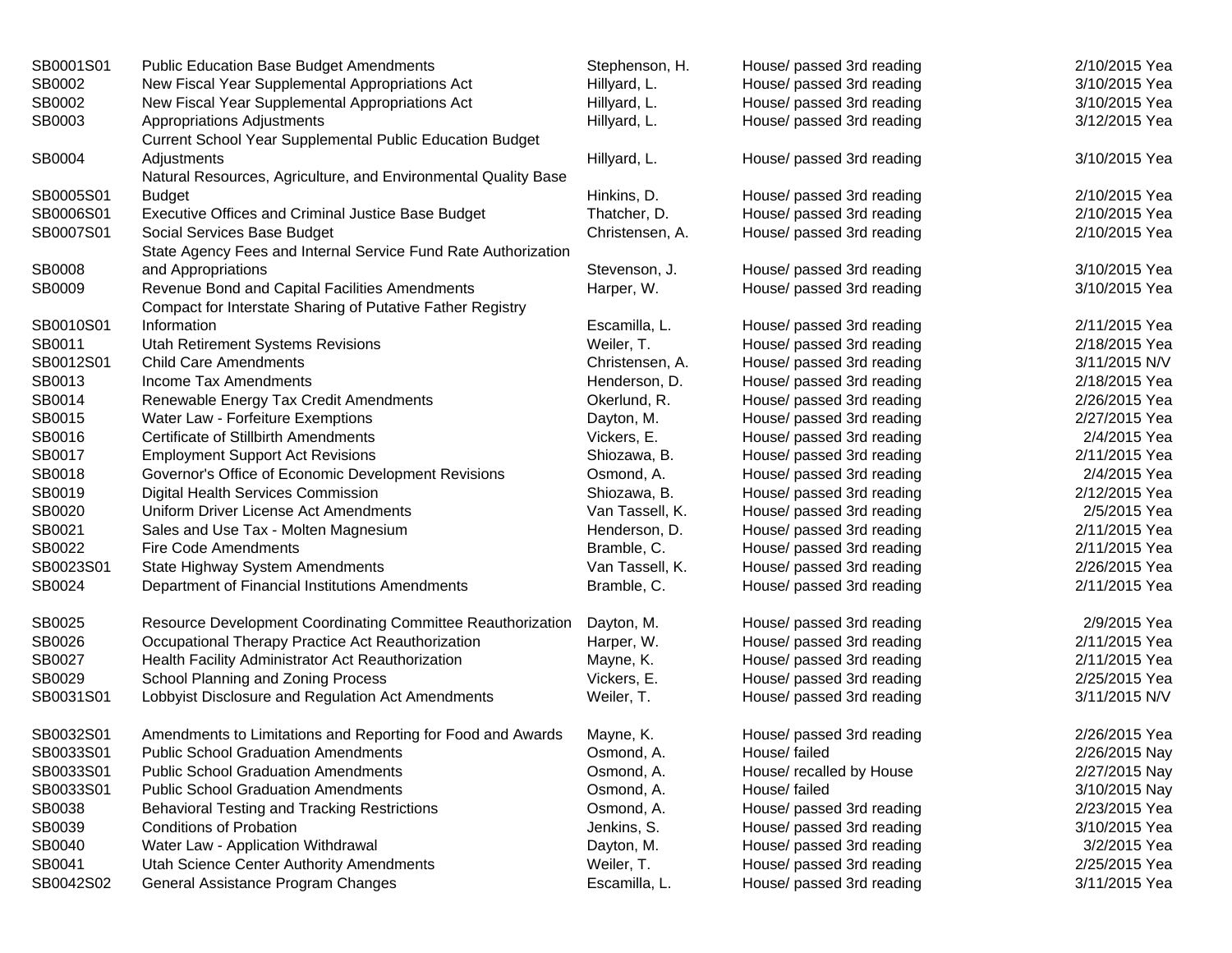| SB0047S01 | <b>Temporary Assistance for Needy Families</b>                 | Christensen, A. | House/ passed 3rd reading | 2/11/2015 Yea |
|-----------|----------------------------------------------------------------|-----------------|---------------------------|---------------|
| SB0051S01 | Motor Vehicle Enforcement Division Account Amendments          | Harper, W.      | House/ passed 3rd reading | 2/19/2015 Yea |
| SB0052S01 | <b>Asset Forfeiture Amendments</b>                             | Stephenson, H.  | House/ passed 3rd reading | 2/25/2015 Yea |
| SB0053    | <b>State Domestic Animal</b>                                   | Osmond, A.      | House/ failed             | 3/12/2015 Yea |
| SB0054S01 | <b>Credit Monitoring for Minors</b>                            | Osmond, A.      | House/ passed 3rd reading | 3/5/2015 Yea  |
| SB0056    | <b>Wildland Fire Policy</b>                                    | Vickers, E.     | House/ passed 3rd reading | 2/25/2015 Yea |
|           | Municipal and County Officials Attendance At School District   |                 |                           |               |
| SB0058S02 | <b>Board Meetings</b>                                          | Harper, W.      | House/ passed 3rd reading | 2/25/2015 Yea |
| SB0059    | <b>Domestic Violence Amendments</b>                            | Weiler, T.      | House/ passed 3rd reading | 2/25/2015 Yea |
| SB0060S02 | <b>American Civics Education Initiative</b>                    | Stephenson, H.  | House/ passed 3rd reading | 3/12/2015 Yea |
| SB0061S02 | <b>Medicaid Audit Amendments</b>                               | Hillyard, L.    | House/ passed 3rd reading | 2/18/2015 Yea |
| SB0062    | <b>Certified Tax Rates Amendments</b>                          | Harper, W.      | House/ passed 3rd reading | 3/4/2015 Nay  |
| SB0063S01 | <b>Workers' Compensation Fund Amendments</b>                   | Bramble, C.     | House/ passed 3rd reading | 2/11/2015 Yea |
| SB0064S02 | Utah Educational Savings Plan Amendments                       | Weiler, T.      | House/ passed 3rd reading | 2/25/2015 Yea |
|           | In-state Tuition for Families of Fallen Public Safety Officers |                 |                           |               |
| SB0065S01 | Amendments                                                     | Bramble, C.     | House/ passed 3rd reading | 2/18/2015 Yea |
| SB0066    | Unauthorized Activity on State Land                            | Dayton, M.      | House/ passed 3rd reading | 2/25/2015 Yea |
| SB0067    | Utah Housing Corporation Act Amendments                        | Weiler, T.      | House/ passed 3rd reading | 2/25/2015 Yea |
| SB0068    | <b>Eminent Domain Amendments</b>                               | Hillyard, L.    | House/ passed 3rd reading | 2/25/2015 Yea |
| SB0071    | Tax Commissioners' Compensation                                | Weiler, T.      | House/ passed 3rd reading | 2/25/2015 Nay |
| SB0073    | Office of State Debt Collection Amendments                     | Hillyard, L.    | House/ passed 3rd reading | 2/19/2015 Yea |
| SB0074    | Unincorporated Business Entities Related Amendments            | Hillyard, L.    | House/ passed 3rd reading | 2/11/2015 Yea |
| SB0075    | Elementary Arts Learning Program Amendments                    | Bramble, C.     | House/ passed 3rd reading | 2/11/2015 Yea |
| SB0076S01 | Rural Physician Loan Repayment Program                         | Hinkins, D.     | House/ passed 3rd reading | 3/11/2015 Yea |
| SB0077S02 | <b>Adoption Records Access Amendments</b>                      | Weiler, T.      | House/ passed 3rd reading | 3/11/2015 Yea |
| SB0078    | <b>School District Property Tax Amendments</b>                 | Stephenson, H.  | House/ passed 3rd reading | 3/11/2015 Nay |
| SB0079    | Impeachment Amendments                                         | Adams, J. S.    | House/ passed 3rd reading | 2/19/2015 Yea |
| SB0080S01 | Homeowners' Association Reserve Fund                           | Urquhart, S.    | House/ passed 3rd reading | 3/5/2015 Yea  |
| SB0082S01 | <b>Forcible Entry Amendments</b>                               | Urquhart, S.    | House/ passed 3rd reading | 3/11/2015 Yea |
| SB0086    | Registration Fees for Emergency Medical Aircraft               | Bramble, C.     | House/ passed 3rd reading | 2/17/2015 Yea |
| SB0088    | <b>Public Utilities Amendments</b>                             | Van Tassell, K. | House/ passed 3rd reading | 2/18/2015 Yea |
| SB0089S01 | Aquatic Invasive Species Fee                                   | Jenkins, S.     | House/ passed 3rd reading | 2/25/2015 Yea |
| SB0090S01 | Utah Navajo Royalties Amendments                               | Van Tassell, K. | House/ passed 3rd reading | 3/11/2015 N/V |
| SB0092    | <b>Dental Practice Act Amendments</b>                          | Knudson, P.     | House/ passed 3rd reading | 2/25/2015 Yea |
| SB0093S02 | Uniform Commercial Code Filing Amendments                      | Hillyard, L.    | House/ passed 3rd reading | 2/27/2015 Yea |
| SB0094S01 | Corporate Franchise and Income Tax Amendments                  | Stephenson, H.  | House/ passed 3rd reading | 3/11/2015 Yea |
| SB0095    | <b>Town Amendments</b>                                         | Iwamoto, J.     | House/ passed 3rd reading | 2/19/2015 Yea |
| SB0096    | Safety Inspection Revisions                                    | Harper, W.      | House/ passed 3rd reading | 2/19/2015 Yea |
| SB0097S03 | <b>Property Tax Equalization Amendments</b>                    | Osmond, A.      | House/ passed 3rd reading | 3/11/2015 Nay |
| SB0097S03 | <b>Property Tax Equalization Amendments</b>                    | Osmond, A.      | House/ passed 3rd reading | 3/11/2015 Nay |
| SB0098S01 | Medicaid Accountable Care Organizations                        | Adams, J. S.    | House/ passed 3rd reading | 3/11/2015 Yea |
| SB0101S05 | <b>Adoption Amendments</b>                                     | Weiler, T.      | House/ passed 3rd reading | 3/11/2015 Yea |
| SB0102S01 | <b>Online Pharmacy Amendments</b>                              | Bramble, C.     | House/ passed 3rd reading | 3/4/2015 Yea  |
| SB0103    | <b>Child Welfare Amendments</b>                                | Harper, W.      | House/ passed 3rd reading | 2/26/2015 Yea |
| SB0104S05 | <b>Education Elections and Reporting Amendments</b>            | Jackson, A.     | House/ failed             | 3/4/2015 Yea  |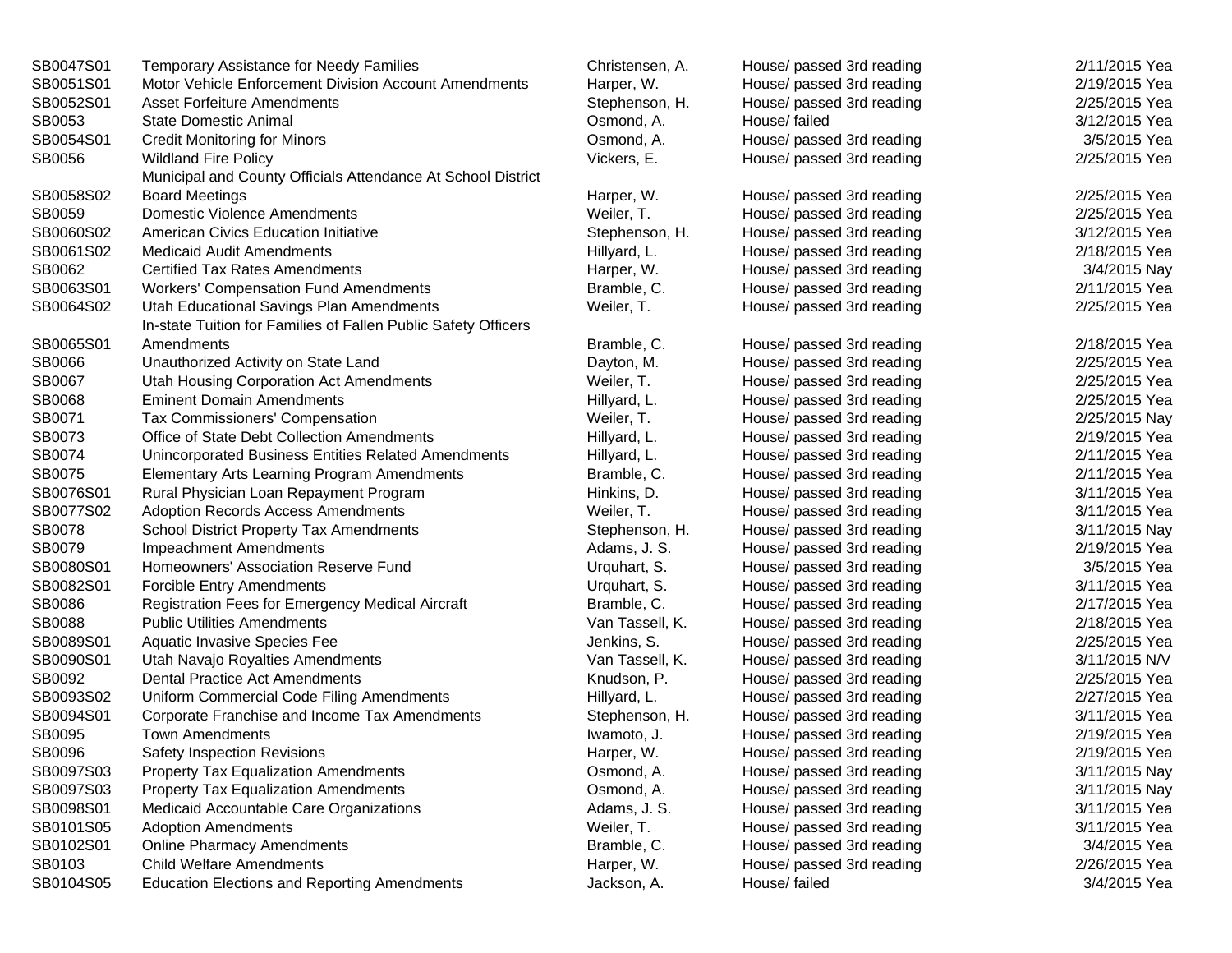| SB0108    | Social Work Amendments                                                        | Davis, G.       | House/ passed 3rd reading     | 2/19/2015 Yea |
|-----------|-------------------------------------------------------------------------------|-----------------|-------------------------------|---------------|
| SB0109    | Removal from Database Amendments                                              | Thatcher, D.    | House/ passed 3rd reading     | 2/27/2015 Yea |
| SB0110    | <b>Public Utility Modifications</b>                                           | Jackson, A.     | House/ passed 3rd reading     | 2/18/2015 Yea |
| SB0111    | Occupational Safety and Health Regulation                                     | Jenkins, S.     | House/ passed 3rd reading     | 2/25/2015 Yea |
| SB0112    | <b>Public Reporting Requirements</b>                                          | Harper, W.      | House/ passed 3rd reading     | 2/26/2015 Yea |
| SB0113    | Sex Offender Testing Amendments                                               | Millner, A.     | House/ passed 3rd reading     | 2/12/2015 Yea |
| SB0114S01 | Board of Education Compensation Amendments                                    | Osmond, A.      | House/ passed 3rd reading     | 3/10/2015 Yea |
| SB0115    | <b>Assault Offenses Amendments</b>                                            | Thatcher, D.    | House/ passed 3rd reading     | 3/10/2015 Yea |
| SB0116S05 | Public School Dropout Recovery                                                | Osmond, A.      | House/ passed 3rd reading     | 3/12/2015 Yea |
| SB0117    | Interventions for Reading Difficulties Pilot Program                          | Osmond, A.      | House/ passed 3rd reading     | 3/11/2015 N/V |
| SB0118S02 | Homeowner and Condominium Association Modifications                           | Weiler, T.      | House/ passed 3rd reading     | 3/4/2015 Yea  |
| SB0119S01 | <b>Prescription Database Revisions</b>                                        | Weiler, T.      | House/ floor amendment failed | 3/11/2015 Nay |
| SB0119S01 | <b>Prescription Database Revisions</b>                                        | Weiler, T.      | House/ passed 3rd reading     | 3/11/2015 Yea |
| SB0120    | <b>Regulation of Reverse Mortgages</b>                                        | Harper, W.      | House/ passed 3rd reading     | 2/26/2015 Yea |
| SB0121S01 | <b>Procurement Code Revisions</b>                                             | Mayne, K.       | House/ passed 3rd reading     | 2/26/2015 Yea |
| SB0122S01 | <b>State Surplus Property Amendments</b>                                      | Weiler, T.      | House/ passed 3rd reading     | 3/11/2015 Yea |
| SB0123    | <b>Motion Picture Licensing Amendments</b>                                    | Shiozawa, B.    | House/ passed 3rd reading     | 2/18/2015 Yea |
| SB0124S03 | <b>Land Use Amendments</b>                                                    | Stevenson, J.   | House/ passed 3rd reading     | 3/5/2015 Yea  |
| SB0128    | Long-term Disability Insurance Plan Amendments                                | Dayton, M.      | House/ passed 3rd reading     | 2/20/2015 Yea |
| SB0131    | Occupational Therapists Amendments                                            | Davis, G.       | House/ passed 3rd reading     | 3/5/2015 Yea  |
| SB0132S03 | Fiscal Requirements for Local Governments and Nonprofits                      | Bramble, C.     | House/ passed 3rd reading     | 3/4/2015 Yea  |
| SB0133S04 | Podiatric Physician Amendments                                                | Hinkins, D.     | House/ passed 3rd reading     | 3/10/2015 Yea |
| SB0134S03 | Game Fowl Fighting - Amendments                                               | Davis, G.       | House/ passed 3rd reading     | 3/10/2015 Yea |
| SB0135    | Workers' Compensation Coverage for Firefighters                               | Mayne, K.       | House/ passed 3rd reading     | 3/4/2015 Yea  |
| SB0136    | Statute of Limitations for Criminal Fines, Fees, and Restitution              | Hillyard, L.    | House/ passed 3rd reading     | 2/25/2015 Yea |
| SB0137S03 | Campaign and Financial Reporting Requirements Revisions                       | Weiler, T.      | House/ passed 3rd reading     | 3/11/2015 N/V |
| SB0138S01 | <b>Service District Modifications</b>                                         | Stevenson, J.   | House/ passed 3rd reading     | 3/11/2015 Yea |
| SB0139S01 | <b>Service District Amendments</b>                                            | Stevenson, J.   | House/ passed 3rd reading     | 3/11/2015 Yea |
| SB0140    | Health Care Providers Immunity from Liability Act Reauthorization Vickers, E. |                 | House/ passed 3rd reading     | 2/19/2015 Yea |
| SB0141S01 | <b>Judiciary Amendments</b>                                                   | Hillyard, L.    | House/ passed 3rd reading     | 2/25/2015 Yea |
| SB0143    | <b>Title and Escrow Modifications</b>                                         | Bramble, C.     | House/ passed 3rd reading     | 2/19/2015 Yea |
| SB0143    | <b>Title and Escrow Modifications</b>                                         | Bramble, C.     | House/ passed 3rd reading     | 2/19/2015 Yea |
| SB0144    | Modifications to Income Tax                                                   | Henderson, D.   | House/ passed 3rd reading     | 2/18/2015 Yea |
| SB0145S01 | <b>Physics Education Proposal</b>                                             | Stephenson, H.  | House/ passed 3rd reading     | 3/11/2015 Yea |
| SB0146    | <b>Driving Privilege Amendments</b>                                           | Millner, A.     | House/ passed 3rd reading     | 2/26/2015 Yea |
| SB0147    | Epinephrine Auto-injector Use Expansion                                       | Dayton, M.      | House/ passed 3rd reading     | 3/9/2015 Yea  |
| SB0149    | Repeal of Funds                                                               | Christensen, A. | House/ passed 3rd reading     | 2/27/2015 Yea |
| SB0150    | Driving Under the Influence Sentencing Revisions                              | Jenkins, S.     | House/ passed 3rd reading     | 3/11/2015 Nay |
| SB0154    | Coal Ash Regulation Amendments                                                | Okerlund, R.    | House/ passed 3rd reading     | 3/4/2015 Yea  |
| SB0155    | <b>Children's Justice Centers Amendments</b>                                  | Okerlund, R.    | House/ passed 3rd reading     | 3/11/2015 N/V |
| SB0156    | Energy Efficient Vehicle Tax Credit for Motorcycles                           | Dayton, M.      | House/ passed 3rd reading     | 3/11/2015 Yea |
| SB0157S03 | <b>Government Records Amendments</b>                                          | Bramble, C.     | House/ passed 3rd reading     | 3/11/2015 Nay |
| SB0158S01 | <b>Pharmacy Amendments</b>                                                    | Vickers, E.     | House/ passed 3rd reading     | 3/10/2015 Yea |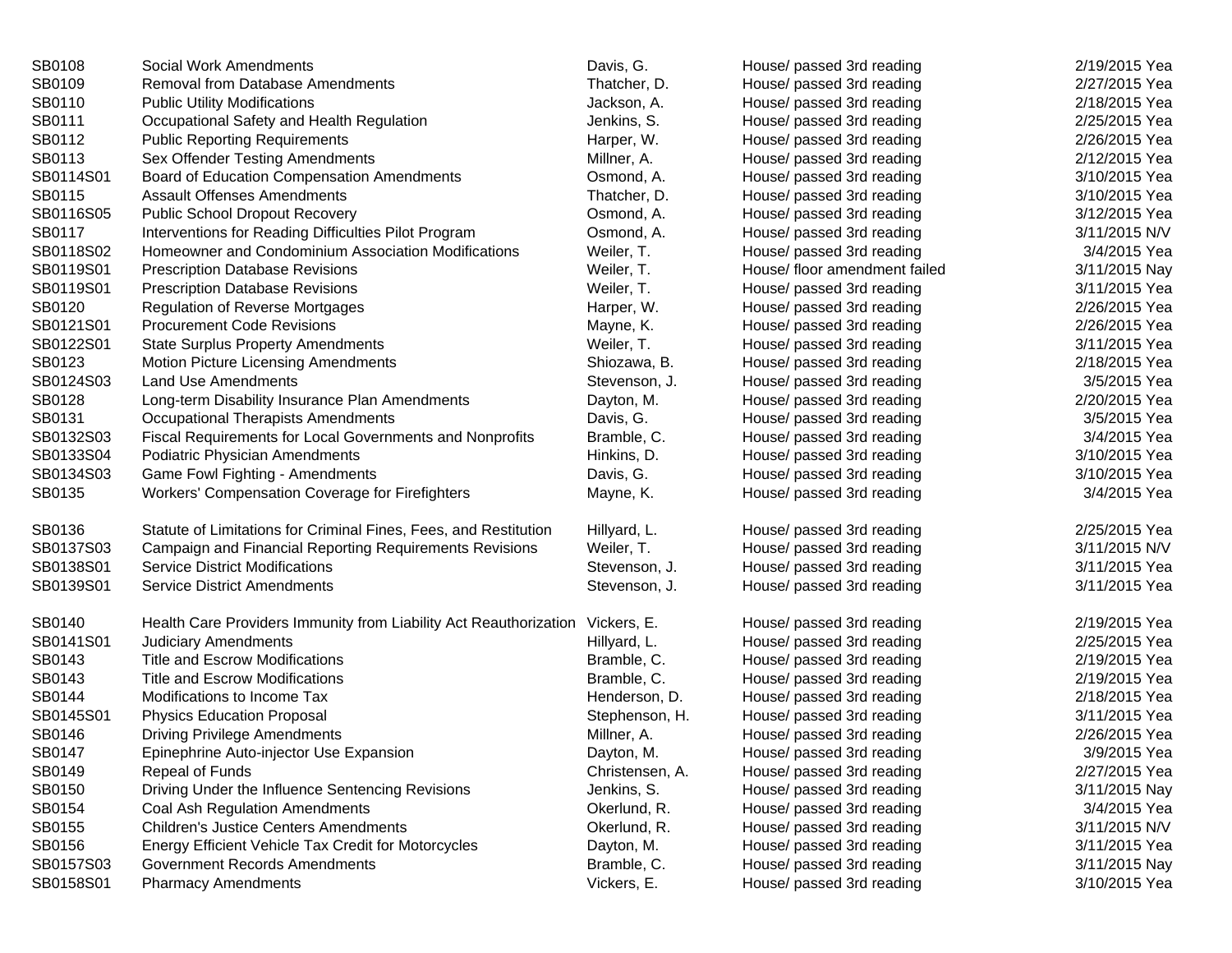| SB0159    | Background Checks for State Accountants                 | Henderson, D.   | House/ passed 3rd reading | 3/4/2015 Yea  |
|-----------|---------------------------------------------------------|-----------------|---------------------------|---------------|
| SB0163    | <b>Wildlife Modifications</b>                           | Dayton, M.      | House/ passed 3rd reading | 3/10/2015 Yea |
| SB0165S01 | Property Tax Valuation and Assessment Modifications     | Bramble, C.     | House/ passed 3rd reading | 3/11/2015 Yea |
| SB0166    | Dixie State University Media Center Name Change         | Urquhart, S.    | House/ passed 3rd reading | 3/5/2015 Yea  |
| SB0167    | Juvenile Offender Amendments                            | Osmond, A.      | House/ passed 3rd reading | 3/11/2015 Yea |
| SB0168    | <b>Civic Center Amendments</b>                          | Bramble, C.     | House/ passed 3rd reading | 2/26/2015 Yea |
| SB0169    | <b>Contact Lens Consumer Protection Act Amendments</b>  | Henderson, D.   | House/ passed 3rd reading | 3/10/2015 Yea |
| SB0170    | <b>Career Service Review Amendments</b>                 | Weiler, T.      | House/ passed 3rd reading | 3/9/2015 Yea  |
| SB0171    | <b>Metal Recycling Amendments</b>                       | Jenkins, S.     | House/ passed 3rd reading | 3/11/2015 Yea |
| SB0172    | <b>Emergency Medical Services Amendments</b>            | Bramble, C.     | House/ passed 3rd reading | 2/26/2015 Nay |
| SB0173    | <b>Financial Assurance Determination Review Process</b> | Adams, J. S.    | House/ passed 3rd reading | 3/4/2015 Yea  |
| SB0174    | <b>Registered Agents Amendments</b>                     | Hillyard, L.    | House/ passed 3rd reading | 3/11/2015 Yea |
| SB0175S02 | School Safety and Crisis Line                           | Thatcher, D.    | House/ passed 3rd reading | 3/11/2015 Yea |
| SB0176S02 | Governmental Immunity Act Amendments                    | Bramble, C.     | House/ passed 3rd reading | 3/11/2015 Yea |
| SB0177S02 | Dental Hygienist Practice Amendments                    | Urquhart, S.    | House/ passed 3rd reading | 3/10/2015 Yea |
| SB0179    | Amendments to Economic Development                      | Shiozawa, B.    | House/ passed 3rd reading | 3/12/2015 Yea |
| SB0180    | <b>Arbitration Amendments</b>                           | Urquhart, S.    | House/ passed 3rd reading | 3/10/2015 Yea |
| SB0181    | <b>Driver License Modifications</b>                     | Bramble, C.     | House/ passed 3rd reading | 3/2/2015 Yea  |
| SB0182S01 | Amendments to Sales and Use Tax Exemptions              | Bramble, C.     | House/ passed 3rd reading | 3/11/2015 Yea |
| SB0183    | Judicial Salaries and Compensation                      | Hillyard, L.    | House/ passed 3rd reading | 3/10/2015 Yea |
| SB0184    | Driving Privilege Card Application Amendments           | Bramble, C.     | House/ passed 3rd reading | 3/4/2015 Yea  |
| SB0187    | Development of Lands Around Bear Lake                   | Jenkins, S.     | House/ passed 3rd reading | 3/11/2015 Yea |
| SB0188    | Oil, Gas, and Mining Amendments                         | Van Tassell, K. | House/ passed 3rd reading | 3/4/2015 Yea  |
| SB0190S02 | Mobile Home Park Helpline                               | Thatcher, D.    | House/ passed 3rd reading | 3/11/2015 Yea |
| SB0191    | Uniform Interstate Family Support Act Amendments        | Hillyard, L.    | House/ passed 3rd reading | 3/2/2015 Yea  |
| SB0193S01 | <b>Local Government Amendments</b>                      | Henderson, D.   | House/ passed 3rd reading | 3/11/2015 Yea |
| SB0194S01 | Arts and Culture Business Alliance                      | Dabakis, J.     | House/ passed 3rd reading | 3/11/2015 Yea |
| SB0196S02 | Math Competency Initiative                              | Millner, A.     | House/ passed 3rd reading | 3/10/2015 Nay |
| SB0198    | Alcoholic Beverage Control Amendments                   | Stevenson, J.   | House/ passed 3rd reading | 3/11/2015 Yea |
| SB0199S05 | <b>Local Government Revisions</b>                       | Mayne, K.       | House/ passed 3rd reading | 3/12/2015 Nay |
| SB0200    | <b>Environmental Quality Boards Amendments</b>          | Dayton, M.      | House/ passed 3rd reading | 3/10/2015 Yea |
| SB0201    | Sales and Use Tax Exemption Revisions                   | Stephenson, H.  | House/ passed 3rd reading | 3/9/2015 Yea  |
| SB0202    | <b>Conservation Commission Employees</b>                | Okerlund, R.    | House/ passed 3rd reading | 3/11/2015 Yea |
| SB0203    | <b>Immigration Consultants Amendments</b>               | Escamilla, L.   | House/ passed 3rd reading | 3/5/2015 Yea  |
| SB0204S02 | Parental Rights in Public Education Amendments          | Osmond, A.      | House/ passed 3rd reading | 3/11/2015 Yea |
| SB0204S02 | Parental Rights in Public Education Amendments          | Osmond, A.      | House/ passed 3rd reading | 3/11/2015 Yea |
| SB0205    | <b>Assessment Area Revisions</b>                        | Bramble, C.     | House/ passed 3rd reading | 3/11/2015 Yea |
| SB0206    | Utah Revised Business Corporation Act Amendments        | Bramble, C.     | House/ passed 3rd reading | 3/5/2015 Yea  |
| SB0207S06 | <b>Political Activity Amendments</b>                    | Bramble, C.     | House/ passed 3rd reading | 3/11/2015 Nay |
| SB0212    | Surplus Lines Insurance Modifications                   | Stevenson, J.   | House/ passed 3rd reading | 3/11/2015 Yea |
| SB0213    | <b>Budgeting Amendments</b>                             | Henderson, D.   | House/ passed 3rd reading | 3/6/2015 Yea  |
| SB0214    | <b>Veterans Court</b>                                   | Knudson, P.     | House/ passed 3rd reading | 3/12/2015 Yea |
| SB0215    | <b>Settlement Authority Amendments</b>                  | Hillyard, L.    | House/ passed 3rd reading | 3/11/2015 Yea |
| SB0216S03 | High Cost Infrastructure Tax Credits                    | Okerlund, R.    | House/ passed 3rd reading | 3/11/2015 Yea |
| SB0217    | Capital Improvement and Development Project Amendments  | Harper, W.      | House/ passed 3rd reading | 3/11/2015 N/V |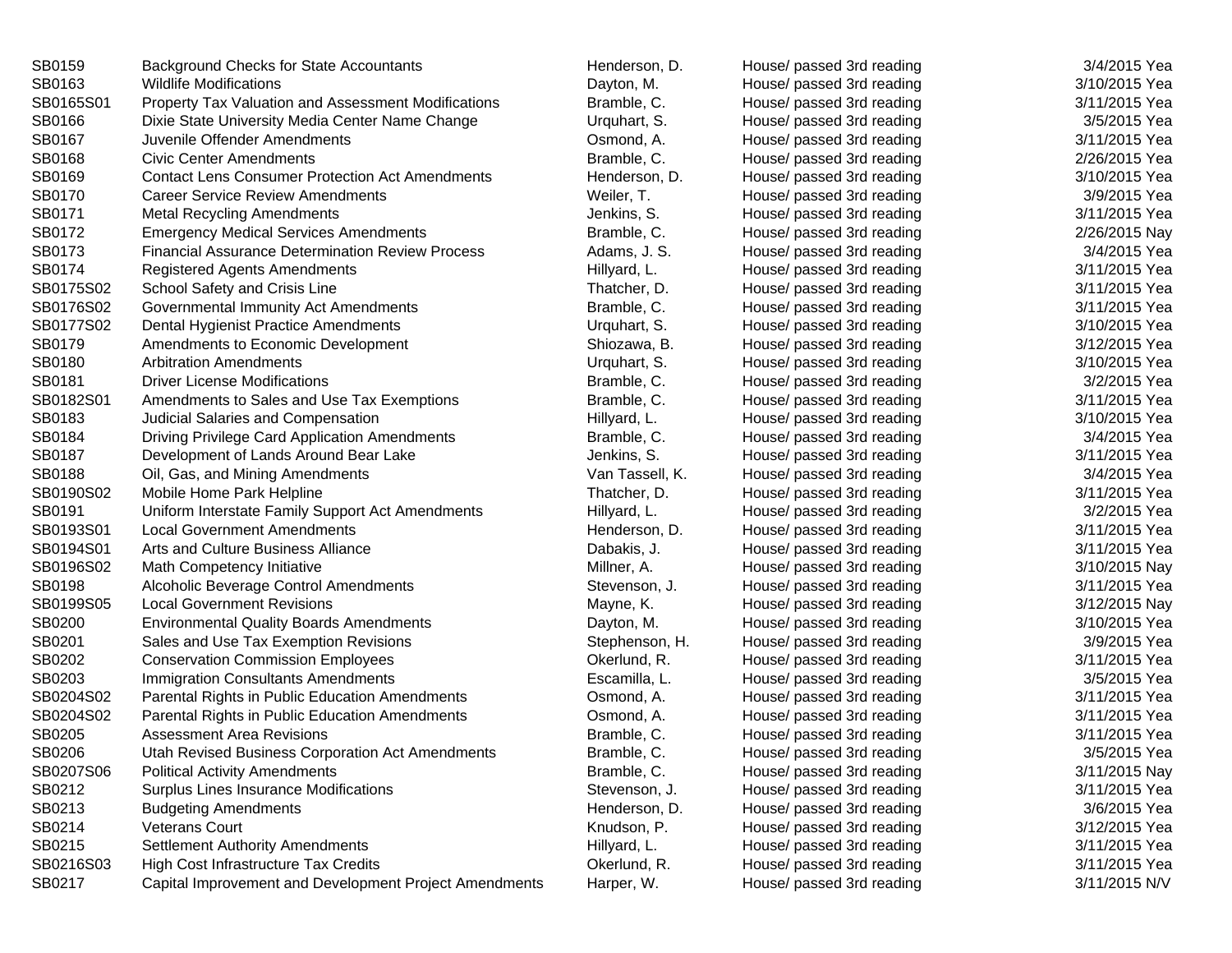| SB0218    | <b>Nonprofit Corporation Act Amendments</b>                                 | Hillyard, L.     | House/ passed 3rd reading | 3/12/2015 Yea |
|-----------|-----------------------------------------------------------------------------|------------------|---------------------------|---------------|
| SB0219S01 | World Language Proficiency Recognition                                      | Stephenson, H.   | House/ failed             | 3/11/2015 Nay |
| SB0222S02 | Digital Teaching and Learning Program Proposal                              | Stephenson, H.   | House/ passed 3rd reading | 3/12/2015 Yea |
| SB0223S01 | <b>Ustar Governance Amendments</b>                                          | Osmond, A.       | House/ passed 3rd reading | 3/11/2015 Yea |
| SB0225    | Irrigation Service Water Rights Amendments                                  | Van Tassell, K.  | House/ passed 3rd reading | 3/10/2015 Yea |
| SB0226    | Search and Seizure Amendments                                               | Madsen, M.       | House/ passed 3rd reading | 3/11/2015 Yea |
| SB0227S02 | <b>Charter School Revisions</b>                                             | Henderson, D.    | House/ passed 3rd reading | 3/12/2015 Yea |
| SB0228    | <b>Emergency Order Amendments</b>                                           | Okerlund, R.     | House/ passed 3rd reading | 3/11/2015 Yea |
| SB0229    | Child Support Guidelines Advisory Committee Extension                       | Hillyard, L.     | House/ passed 3rd reading | 3/9/2015 Yea  |
| SB0230    | Utah Prairie Dog Management Appropriation                                   | Vickers, E.      | House/ passed 3rd reading | 3/11/2015 Yea |
| SB0231S03 | <b>Transportation Amendments</b>                                            | Harper, W.       | House/ failed             | 3/11/2015 N/V |
| SB0232    | <b>Higher Education Performance Funding</b>                                 | Urquhart, S.     | House/ passed 3rd reading | 3/11/2015 Yea |
| SB0233S01 | <b>Attorney General Contingent Fee Contracts</b>                            | Adams, J. S.     | House/ passed 3rd reading | 3/10/2015 Yea |
| SB0234S02 | Utah Fire Prevention Board Amendments                                       | Stephenson, H.   | House/ passed 3rd reading | 3/12/2015 Yea |
| SB0235S02 | <b>Education Modifications</b>                                              | Niederhauser, W. | House/ passed 3rd reading | 3/12/2015 Yea |
| SB0236    | Justice Court Judges Retirement Amendments                                  | Weiler, T.       | House/ passed 3rd reading | 3/12/2015 Yea |
| SB0237S02 | <b>Public Safety Amendments</b>                                             | Harper, W.       | House/ passed 3rd reading | 3/12/2015 Yea |
| SB0238    | <b>Prostitution Amendments</b>                                              | Millner, A.      | House/ passed 3rd reading | 3/11/2015 N/V |
| SB0238    | <b>Prostitution Amendments</b>                                              | Millner, A.      | House/ passed 3rd reading | 3/9/2015 Yea  |
| SB0239S01 | <b>Retirement Withdrawal Modifications</b>                                  | Weiler, T.       | House/ passed 3rd reading | 3/11/2015 N/V |
| SB0240S02 | School Districts - Transportation Policies                                  | Adams, J. S.     | House/ passed 3rd reading | 3/12/2015 Yea |
| SB0241    | <b>Sales Tax Amendments</b>                                                 | Harper, W.       | House/ passed 3rd reading | 3/9/2015 Yea  |
| SB0242    | <b>Licensing Amendments</b>                                                 | Jenkins, S.      | House/ failed             | 3/12/2015 Nay |
| SB0243S04 | <b>Utah Futures Participation Amendments</b>                                | Weiler, T.       | House/ passed 3rd reading | 3/12/2015 Yea |
| SB0244S02 | Department of Environmental Quality Modifications                           | Dayton, M.       | House/ passed 3rd reading | 3/10/2015 Yea |
| SB0245S01 | <b>School Grading Amendments</b>                                            | Millner, A.      | House/ passed 3rd reading | 3/12/2015 Yea |
| SB0246S01 | Licensing of Autism Providers                                               | Shiozawa, B.     | House/ passed 3rd reading | 3/11/2015 Yea |
| SB0247    | State Employees' Annual Leave Trust Fund Amendments                         | Henderson, D.    | House/ passed 3rd reading | 3/12/2015 Yea |
| SB0248    | Local Health Department Amendments                                          | Okerlund, R.     | House/ passed 3rd reading | 3/12/2015 Yea |
| SB0249    | <b>Trax Crossing Bars Operations Amendments</b>                             | Jenkins, S.      | House/ passed 3rd reading | 3/10/2015 Yea |
| SB0250    | Income Tax Revisions                                                        | Bramble, C.      | House/ passed 3rd reading | 3/12/2015 Yea |
| SB0250    | Income Tax Revisions                                                        | Bramble, C.      | House/ failed             | 3/11/2015 Yea |
| SB0253    | <b>Exceptions for Privately Funded Scholarships</b>                         | Jenkins, S.      | House/ passed 3rd reading | 3/12/2015 Yea |
| SB0255S01 | Data Security Management Council                                            | Harper, W.       | House/ passed 3rd reading | 3/11/2015 Yea |
| SB0257    | <b>Antitrust Amendments</b>                                                 | Bramble, C.      | House/ passed 3rd reading | 3/12/2015 Yea |
| SB0258S01 | Street-legal All-terrain Vehicle Amendments                                 | Jenkins, S.      | House/ passed 3rd reading | 3/12/2015 Yea |
| SB0260S02 | Public Education Human Resource Management Act Modifications Stephenson, H. |                  | House/ failed             | 3/12/2015 Nay |
| SB0263S01 | <b>Early Reading Amendments</b>                                             | Urquhart, S.     | House/ passed 3rd reading | 3/12/2015 Yea |
| SB0264S01 | <b>Survey Monuments Replacement</b>                                         | Okerlund, R.     | House/ passed 3rd reading | 3/11/2015 Yea |
| SB0265S01 | Abuse Deterrent Opioid Analgesic Drug Products                              | Stevenson, J.    | House/ passed 3rd reading | 3/12/2015 Yea |
| SB0268    | Student Leadership Skills Grant                                             | Osmond, A.       | House/ passed 3rd reading | 3/11/2015 Yea |
| SB0269    | <b>Family Expenses Amendments</b>                                           | Bramble, C.      | House/ passed 3rd reading | 3/12/2015 Nay |
| SB0270    | Carson Smith Scholarship Amendments                                         | Adams, J. S.     | House/ passed 3rd reading | 3/11/2015 N/V |
| SB0271    | Health Benefit Plan Amendments                                              | Bramble, C.      | House/ passed 3rd reading | 3/11/2015 Yea |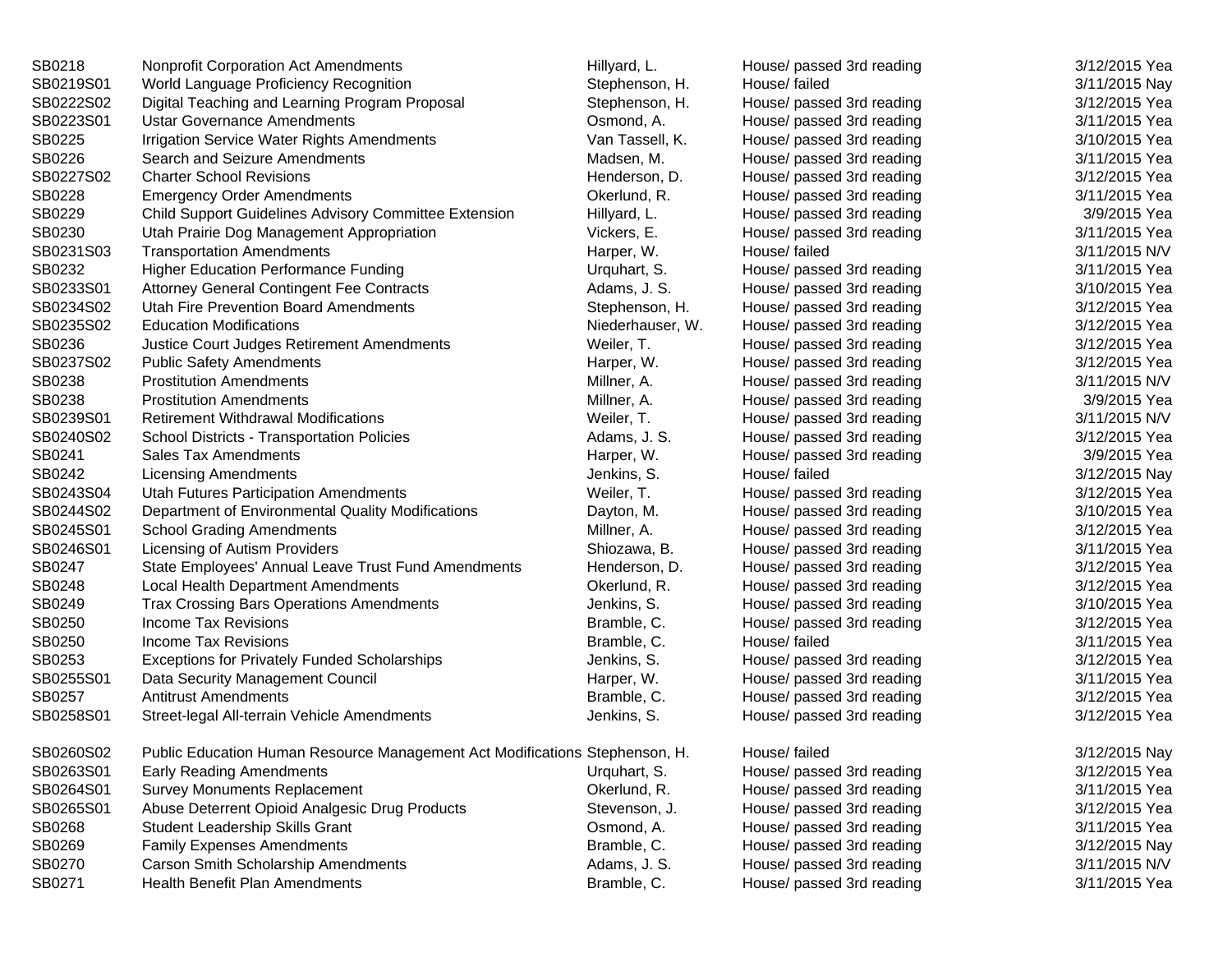| SB0272        | Payment of Wages Amendments                                                                                                        | Mayne, K.       | House/ passed 3rd reading     | 3/11/2015 Yea |
|---------------|------------------------------------------------------------------------------------------------------------------------------------|-----------------|-------------------------------|---------------|
| SB0274        | Military Installation Development Authority Amendments                                                                             | Stevenson, J.   | House/ passed 3rd reading     | 3/11/2015 N/V |
| SB0278        | Motion Picture Incentive Amendments                                                                                                | Bramble, C.     | House/ passed 3rd reading     | 3/12/2015 Yea |
| SB0280        | Utah Energy Act Amendments                                                                                                         | Hinkins, D.     | House/ passed 3rd reading     | 3/12/2015 Yea |
| SB0281S02     | Water Infrastructure Funding                                                                                                       | Adams, J. S.    | House/ passed 3rd reading     | 3/11/2015 Yea |
| SB0282S01     | Administrative Law Judge Amendments                                                                                                | Dayton, M.      | House/ passed 3rd reading     | 3/12/2015 Yea |
| SB0283S01     | Postsecondary Career and Educational Choice Amendments                                                                             | Stephenson, H.  | House/ failed                 | 3/11/2015 Nay |
| SB0287        | Uniform Fraudulent Transfer Act Amendments                                                                                         | Bramble, C.     | House/ passed 3rd reading     | 3/12/2015 Yea |
| SB0292S02     | Achieving a Better Life Experience Program and Tax Credits                                                                         | Weiler, T.      | House/ passed 3rd reading     | 3/12/2015 Yea |
| SB0292S02     | Achieving a Better Life Experience Program and Tax Credits                                                                         | Weiler, T.      | House/ passed 3rd reading     | 3/12/2015 Yea |
| SB0293        | <b>Historic District Amendments</b>                                                                                                | Weiler, T.      | House/ floor amendment failed | 3/12/2015 Nay |
| SB0293        | <b>Historic District Amendments</b>                                                                                                | Weiler, T.      | House/ failed                 | 3/12/2015 Yea |
| SB0294S03     | <b>Transportation Network Company Amendments</b>                                                                                   | Adams, J. S.    | House/ passed 3rd reading     | 3/12/2015 Yea |
| SB0296        | Antidiscrimination and Religious Freedom Amendments<br>Protections for Religious Expression and Beliefs about Marriage,            | Urquhart, S.    | House/ passed 3rd reading     | 3/11/2015 Yea |
| SB0297S02     | Family, or Sexuality                                                                                                               | Adams, J. S.    | House/ passed 3rd reading     | 3/11/2015 Yea |
| SCR002        | Concurrent Resolution Regarding Navajo Water Rights Settlement Hinkins, D.<br>Concurrent Resolution Urging Congress to Support the |                 | House/ passed 3rd reading     | 2/27/2015 Yea |
| <b>SCR003</b> | Implementation of the State's Sage Grouse Conservation Plan<br>Concurrent Resolution Regarding the Creation of National            | Van Tassell, K. | House/ passed 3rd reading     | 3/4/2015 Yea  |
| <b>SCR004</b> | Monuments                                                                                                                          | Urquhart, S.    | House/ passed 3rd reading     | 3/11/2015 Yea |
| SCR006        | <b>Concurrent Resolution Supporting Vietnam Veterans</b><br>Concurrent Resolution Regarding a Military Test Site in Western        | Bramble, C.     | House/ passed 3rd reading     | 3/10/2015 Yea |
| <b>SCR007</b> | Utah<br>Concurrent Resolution Regarding Transportation for Persons with                                                            | Bramble, C.     | House/ passed 3rd reading     | 3/9/2015 Yea  |
| <b>SCR008</b> | <b>Disabilities</b><br>Concurrent Resolution Recognizing the Importance of Utah's                                                  | Mayne, K.       | House/ passed 3rd reading     | 3/4/2015 Yea  |
| <b>SCR009</b> | Sport and Olympic Legacy Efforts                                                                                                   | Adams, J. S.    | House/ passed 3rd reading     | 3/12/2015 Yea |
| SCR010S01     | <b>Concurrent Resolution Regarding Public Lands Initiative</b>                                                                     | Hinkins, D.     | House/ passed 3rd reading     | 3/11/2015 Yea |
| SCR010S01     | <b>Concurrent Resolution Regarding Public Lands Initiative</b><br>Joint Resolution Urging Interstate Sharing of Putative Father    | Hinkins, D.     | House/ passed 3rd reading     | 3/10/2015 Yea |
| SJR001        | <b>Registry Information</b><br>Joint Rules Resolution -- Medicaid Accountable Care                                                 | Escamilla, L.   | House/ passed 3rd reading     | 2/18/2015 Yea |
| SJR004        | Organizations<br>Joint Resolution Urging Congress to Support Equity and Sales Tax                                                  | Adams, J. S.    | House/ passed 3rd reading     | 3/4/2015 Yea  |
| SJR006        | <b>Fairness</b>                                                                                                                    | Harper, W.      | House/ passed 3rd reading     | 3/2/2015 Yea  |
| SJR007        | Joint Resolution on Wild Horses and Burros<br>Joint Resolution Urging Adoption of the Regulation Freedom                           | Vickers, E.     | House/ passed 3rd reading     | 3/5/2015 Yea  |
| <b>SJR008</b> | Amendment                                                                                                                          | Weiler, T.      | House/ passed 3rd reading     | 3/4/2015 Nay  |
| SJR009S01     | Joint Resolution on Small Business Retirement Plan Availability                                                                    | Weiler, T.      | House/ passed 3rd reading     | 3/4/2015 Nay  |
| SJR011        | Joint Rules Resolution - Purchase of Working Meals                                                                                 | Hillyard, L.    | House/ passed 3rd reading     | 3/2/2015 Yea  |
| SJR013        | Joint Resolution on Longer Combination Vehicles                                                                                    | Van Tassell, K. | House/ passed 3rd reading     | 3/4/2015 Yea  |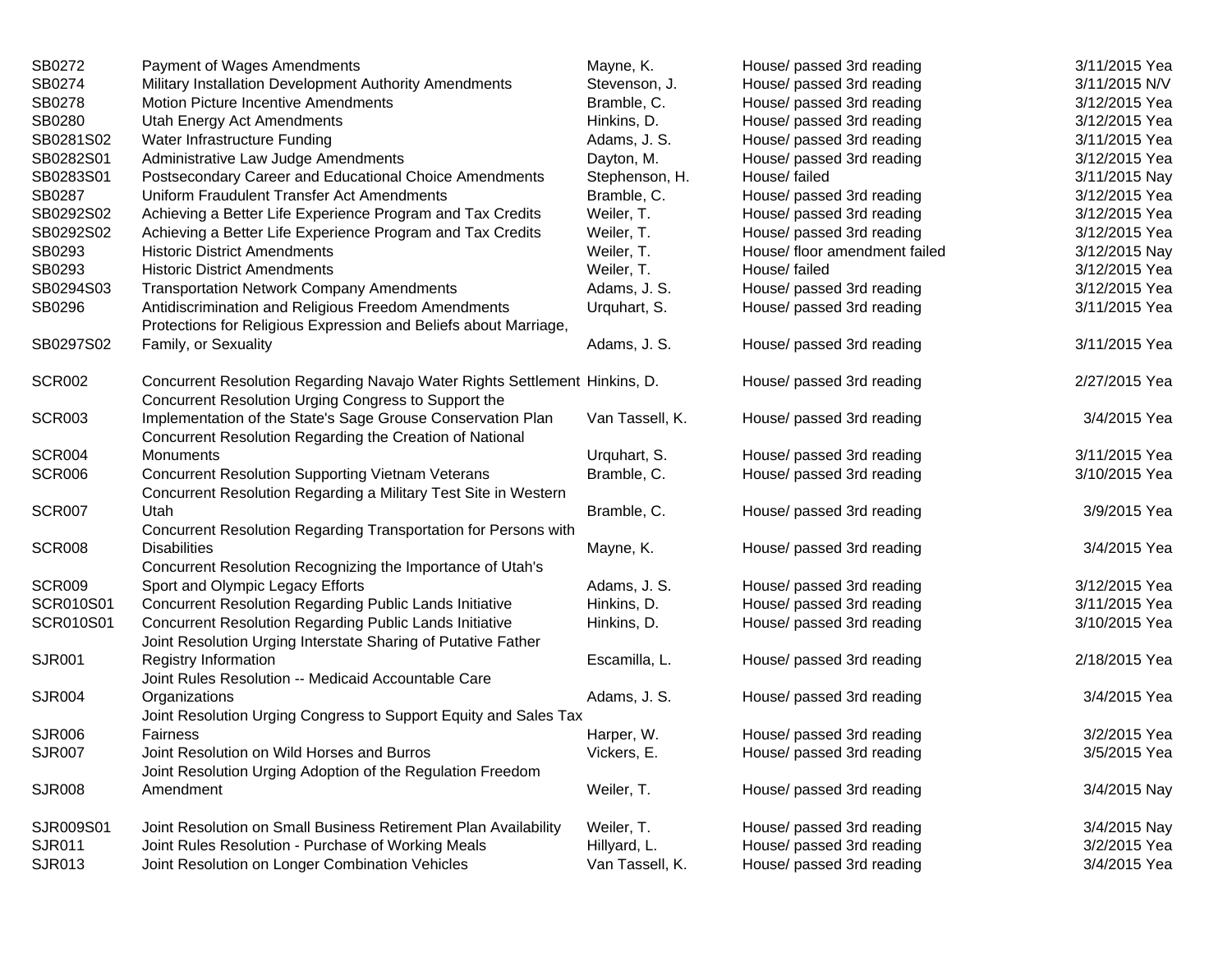| SJR017S01 | Carta                                                                                                                                                   | Stephenson, H. | House/ passed 3rd reading | 3/12/2015 Yea |
|-----------|---------------------------------------------------------------------------------------------------------------------------------------------------------|----------------|---------------------------|---------------|
| SJR016    | <b>Commission Hiring Modifications</b><br>Joint Resolution Recognizing the 800th Anniversary of Magna                                                   | Hillyard, L.   | House/ passed 3rd reading | 3/11/2015 Yea |
| SJR015    | <b>Prison Relocation Efforts</b><br>Joint Rules Resolution on Independent Legislative Ethics                                                            | Mayne, K.      | House/ passed 3rd reading | 3/10/2015 Yea |
| SJR014    | Joint Resolution Supporting Creation of a GI Bill for the Utah<br><b>National Guard</b><br>Joint Resolution Encouraging Utah Workers Be Employed in the | Mayne, K.      | House/ passed 3rd reading | 3/11/2015 Yea |

## **Committee Votes**

| <b>Bill</b>   | <b>Short Title</b>                                             | <b>Sponsor</b> | <b>Committee</b>                             | <b>Date</b>   | <b>Vote</b> |
|---------------|----------------------------------------------------------------|----------------|----------------------------------------------|---------------|-------------|
| HB0034        | Personal Injury Damages Amendments                             | McIff, K.      | House Judiciary Committee                    | 2/4/2015 Yea  |             |
| HB0035        | Parent-time Schedule Amendments                                | Snow, V.L.     | House Judiciary Committee                    | 2/4/2015 Yea  |             |
| HB0046S01     | <b>Mechanics Lien Revisions</b>                                | McKell, M.     | House Judiciary Committee                    | 2/10/2015 Yea |             |
| <b>HB0051</b> | <b>Voter Eligibility Amendments</b>                            | Webb, R.C.     | <b>House Government Operations Committee</b> | 1/27/2015 Yea |             |
| <b>HB0060</b> | <b>Campaign Finance Amendments</b>                             | King, Brian S. | <b>House Government Operations Committee</b> | 1/27/2015 Yea |             |
| HB0060S01     | <b>Campaign Finance Amendments</b>                             | King, Brian S. | <b>House Government Operations Committee</b> | 2/24/2015 Yea |             |
| HB0062        | <b>Securities Amendments</b>                                   | Greene, B.     | House Judiciary Committee                    | 1/29/2015 Yea |             |
| <b>HB0070</b> | Posting Political Signs on Public Property                     | Daw, B.        | House Government Operations Committee        | 1/27/2015 Yea |             |
| HB0072S01     | <b>Ballot Publishing Amendments</b>                            | Knotwell, J.   | <b>House Government Operations Committee</b> | 2/18/2015 Yea |             |
| HB0073        | <b>Nepotism Amendments</b>                                     | Cutler, B. R.  | House Judiciary Committee                    | 1/29/2015 Yea |             |
| HB0073S01     | <b>Nepotism Amendments</b>                                     | Cutler, B. R.  | House Judiciary Committee                    | 2/3/2015 Yea  |             |
| HB0073S02     | <b>Nepotism Amendments</b>                                     | Cutler, B. R.  | House Judiciary Committee                    | 2/10/2015 Yea |             |
| <b>HB0074</b> | <b>Consent Definition for Sexual Offense</b>                   | Romero, A.     | House Judiciary Committee                    | 2/3/2015 Yea  |             |
| HB0085        | Peace Officer Training Amendments                              | Roberts, M.    | <b>House Judiciary Committee</b>             | 1/29/2015 Yea |             |
|               | Campaign Contribution and Public Service Assistance Disclosure |                |                                              |               |             |
| HB0089        | Amendments                                                     | Powell, K.     | House Government Operations Committee        | 2/5/2015 Yea  |             |
| HB0089S02     | <b>Campaign Contribution Disclosure Amendments</b>             | Powell, K.     | <b>House Government Operations Committee</b> | 3/3/2015 Yea  |             |
| HB0091        | <b>Campaign Contributions Amendments</b>                       | Powell, K.     | <b>House Government Operations Committee</b> | 1/27/2015 Yea |             |
| <b>HB0097</b> | Election of Officials of New Municipality                      | Cox, J.        | <b>House Government Operations Committee</b> | 1/27/2015 Yea |             |
| HB0105S01     | Antidiscrimination Modifications                               | Miller, J.     | <b>House Judiciary Committee</b>             | 2/13/2015 Yea |             |
| HB0107S02     | <b>Political Issues Committee Amendments</b>                   | Greene, B.     | House Judiciary Committee                    | 1/29/2015 Yea |             |
| HB0109S01     | Expungement of Administrative Action                           | Greene, B.     | House Judiciary Committee                    | 2/13/2015 Yea |             |
| HB0109S02     | Expungement of Administrative Action                           | Greene, B.     | House Judiciary Committee                    | 2/18/2015 Yea |             |
| HB0109S02     | Expungement of Administrative Action                           | Greene, B.     | House Judiciary Committee                    | 2/20/2015 Nay |             |
| HB0109S02     | Expungement of Administrative Action                           | Greene, B.     | House Judiciary Committee                    | 2/27/2015 Yea |             |
| HB0117        | <b>Public Meeting Notice Requirements</b>                      | Stanard, J.    | <b>House Government Operations Committee</b> | 1/30/2015 Yea |             |
| HB0120        | <b>Campaign Financial Disclosures</b>                          | Hall, C.       | <b>House Government Operations Committee</b> | 2/3/2015 Yea  |             |
| HB0120S01     | Modifications to Election Law                                  | Hall, C.       | House Government Operations Committee        | 2/11/2015 Yea |             |
| HB0123        | Tuition and Fees Assistance for Utah National Guard Members    | Peterson, V.   | <b>House Government Operations Committee</b> | 1/30/2015 Yea |             |
| HB0136        | Campaign Disclosures for Judicial Retention Elections          | King, Brad     | House Judiciary Committee                    | 2/10/2015 Yea |             |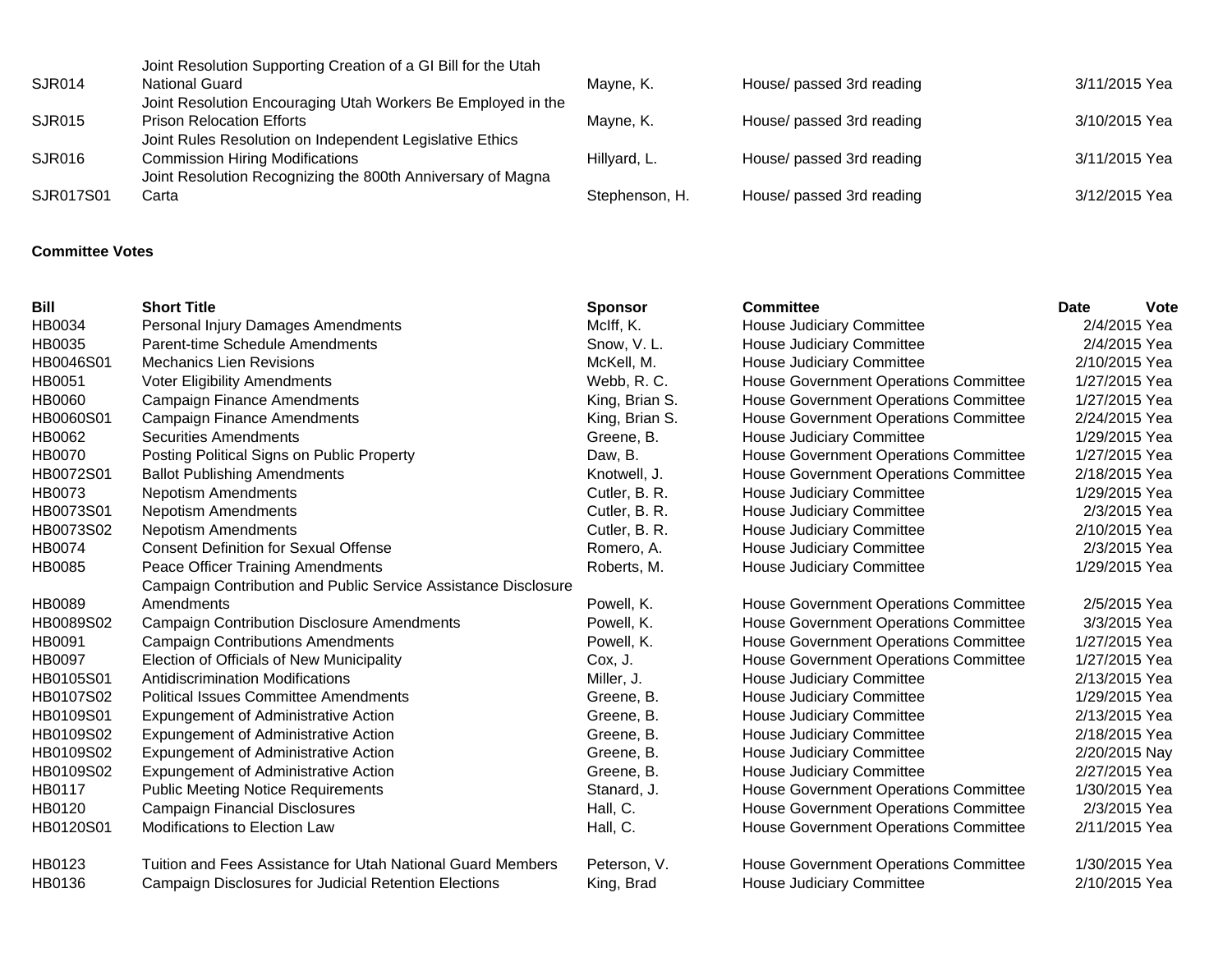| HB0137S01 | Change to Mandatory Retirement Age for Judges            | Powell, K.         | House Judiciary Committee                    | 2/10/2015 Yea |
|-----------|----------------------------------------------------------|--------------------|----------------------------------------------|---------------|
| HB0143    | Prohibition on Tattooing of Minors                       | Christensen, L.    | House Judiciary Committee                    | 2/10/2015 Yea |
| HB0143S02 | Prohibition on Tattooing of Minors                       | Christensen, L.    | House Judiciary Committee                    | 3/6/2015 Yea  |
| HB0154    | Jury Duty Exemption Amendments                           | McKell, M.         | House Judiciary Committee                    | 2/4/2015 Yea  |
| HB0155    | Revisor's - Technical Corrections                        | Dunnigan, J.       | House Government Operations Committee        | 1/30/2015 Yea |
| HB0164    | <b>Grandparent Rights Amendments</b>                     | Christensen, L.    | House Judiciary Committee                    | 2/4/2015 Yea  |
| HB0166S01 | <b>Election Revisions</b>                                | Spendlove, R.      | House Government Operations Committee        | 1/30/2015 Nay |
| HB0170    | Legislative Audit Amendments                             | Christensen, L.    | House Judiciary Committee                    | 2/3/2015 Yea  |
| HB0172    | <b>Payroll Services Amendments</b>                       | Spendlove, R.      | House Government Operations Committee        | 2/3/2015 Yea  |
| HB0177S01 | Modifications to Voting Law                              | Cox, F.            | House Government Operations Committee        | 2/3/2015 Yea  |
| HB0183S01 | Uniform Powers of Appointment Act                        | Snow, V.L.         | House Judiciary Committee                    | 2/25/2015 Yea |
| HB0200    | Task Force on Voter Participation                        | Arent, P.          | <b>House Government Operations Committee</b> | 2/6/2015 Yea  |
| HB0219    | Election Day Voter Registration Pilot Project Amendments | Chavez-Houck, R.   | <b>House Government Operations Committee</b> | 2/11/2015 Yea |
| HB0220    | Vote by Mail Amendments                                  | Chavez-Houck, R.   | House Government Operations Committee        | 2/11/2015 Yea |
| HB0233    | <b>Military Education Amendments</b>                     | Oda, C.            | House Government Operations Committee        | 2/11/2015 Yea |
| HB0234    | Lobbyist Disclosure and Regulation Act Modifications     | McKell, M.         | House Government Operations Committee        | 2/6/2015 Yea  |
| HB0239    | Human Resource Management Market Research Amendments     | Hutchings, E.      | <b>House Government Operations Committee</b> | 2/18/2015 Yea |
| HB0240    | Judicial Discretion in Sentencing Amendments             | McIff, K.          | House Judiciary Committee                    | 2/20/2015 Yea |
| HB0244    | <b>Alimony Support Amendments</b>                        | Stratton, K.       | House Judiciary Committee                    | 2/20/2015 Nay |
| HB0248    | <b>Campaign Finance Reporting Revisions</b>              | Hall, C.           | House Government Operations Committee        | 2/11/2015 Yea |
| HB0267    | <b>Municipal Government Changes</b>                      | Westwood, J.       | House Government Operations Committee        | 2/20/2015 Yea |
| HB0277    | Statute of Limitations for Civil Actions                 | Ivory, K.          | House Judiciary Committee                    | 2/18/2015 Yea |
| HB0277    | Statute of Limitations for Civil Actions                 | Ivory, K.          | House Judiciary Committee                    | 2/20/2015 Yea |
| HB0277    | Statute of Limitations for Civil Actions                 | Ivory, K.          | House Judiciary Committee                    | 2/23/2015 Yea |
| HB0280    | Utah National Guard Command Structure Amendments         | Peterson, V.       | House Government Operations Committee        | 2/11/2015 Yea |
| HB0281    | Revisions to Elections Law                               | Cox, F.            | House Government Operations Committee        | 2/17/2015 Yea |
| HB0291    | <b>Procurement Changes</b>                               | Stratton, K.       | <b>House Government Operations Committee</b> | 2/24/2015 Yea |
| HB0291S02 | <b>Procurement Changes</b>                               | Stratton, K.       | House Government Operations Committee        | 3/5/2015 Yea  |
| HB0298    | <b>Exemptions Act Amendments</b>                         | Ivory, K.          | House Judiciary Committee                    | 2/25/2015 Yea |
| HB0306    | Fees for Government Records Requests                     | King, Brian S.     | House Government Operations Committee        | 2/24/2015 Yea |
| HB0312S01 | Reporting and Expenditure of Public Funds Amendments     | DiCaro, S.         | House Government Operations Committee        | 3/2/2015 Yea  |
| HB0313S01 | <b>Primary Elections Modifications</b>                   | Roberts, M.        | House Government Operations Committee        | 3/2/2015 Yea  |
| HB0316    | Parental Leave for State Employees                       | Miller, J.         | House Government Operations Committee        | 2/20/2015 Yea |
| HB0321S01 | Vote by Mail Revisions                                   | Westwood, J.       | <b>House Government Operations Committee</b> | 2/20/2015 Yea |
| HB0322S01 | Religious Liberty and Nondiscrimination Protections      | Christensen, L.    | House Judiciary Committee                    | 3/4/2015 Nay  |
| HB0329    | Western States Presidential Primary Amendments           | Cox, J.            | House Government Operations Committee        | 3/5/2015 Yea  |
| HB0334S01 | Child and Family Amendments                              | Christensen, L.    | House Judiciary Committee                    | 2/25/2015 Yea |
| HB0338    | Resolving Government Record Disputes                     | Chavez-Houck, R.   | House Government Operations Committee        | 2/25/2015 Yea |
| HB0340    | <b>Voter Preregistration Amendments</b>                  | Cox, J.            | House Government Operations Committee        | 2/25/2015 Yea |
| HB0356S01 | Parent and Child Amendments                              | Christensen, L.    | House Judiciary Committee                    | 2/27/2015 Yea |
| HB0356S01 | <b>Parent and Child Amendments</b>                       | Christensen, L.    | House Judiciary Committee                    | 2/27/2015 Yea |
| HB0356S03 | Parent and Child Amendments                              | Christensen, L.    | House Judiciary Committee                    | 3/4/2015 Yea  |
| HB0357S01 | <b>Emergency Services Account Loan Amendments</b>        | Oda, C.            | House Government Operations Committee        | 3/2/2015 Yea  |
| HB0366    | Statute of Limitations for Sexual Offenses               | Christofferson, K. | House Judiciary Committee                    | 3/3/2015 Yea  |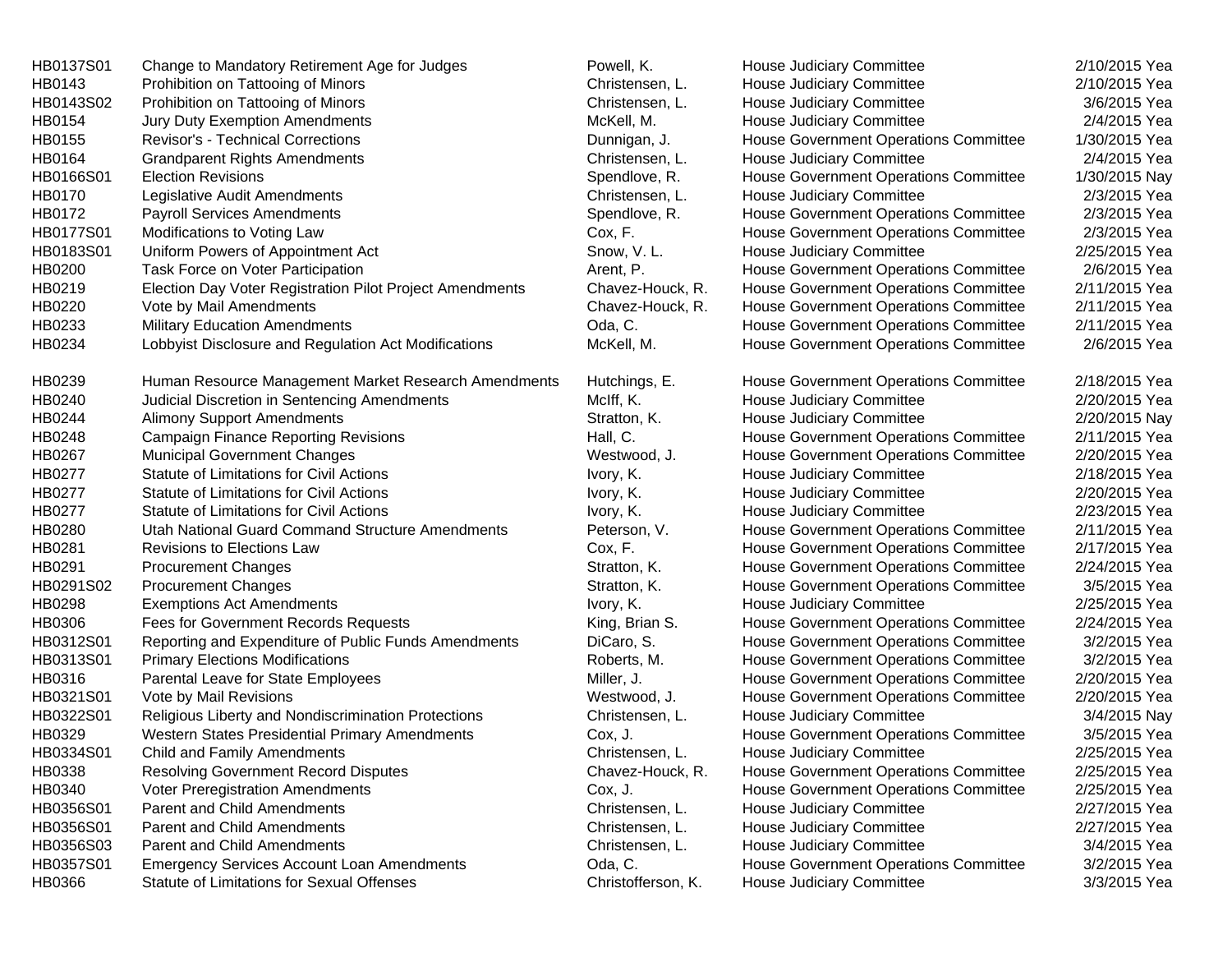| HB0366        | <b>Statute of Limitations for Sexual Offenses</b>                    | Christofferson, K. | House Judiciary Committee                    | 3/4/2015 Yea  |
|---------------|----------------------------------------------------------------------|--------------------|----------------------------------------------|---------------|
| HB0376S01     | <b>Candidate Fundraising Amendments</b>                              | McCay, D.          | House Government Operations Committee        | 3/3/2015 Yea  |
| HB0376S01     | <b>Candidate Fundraising Amendments</b>                              | McCay, D.          | House Government Operations Committee        | 3/6/2015 Yea  |
| HB0381S01     | <b>Veterans Affairs Amendments</b>                                   | Peterson, V.       | House Government Operations Committee        | 3/2/2015 Yea  |
| HB0382        | Utah National Guard Fund Amendments                                  | Peterson, V.       | House Government Operations Committee        | 3/2/2015 Yea  |
| HB0387        | Citizens' Customer Satisfaction Program                              | Eliason, S.        | House Government Operations Committee        | 3/6/2015 Yea  |
| HB0388S01     | Disaster Recovery for Local Governments                              | Oda, C.            | <b>House Government Operations Committee</b> | 3/3/2015 Yea  |
| HB0404        | <b>Probate Code Amendments</b>                                       | Snow, V.L.         | House Judiciary Committee                    | 3/4/2015 Yea  |
| HB0410        | State and Local Energy Efficiency Programs                           | Draxler, J.        | House Government Operations Committee        | 3/5/2015 Yea  |
| HB0412        | <b>Revisions to Elections</b>                                        | McCay, D.          | House Government Operations Committee        | 3/5/2015 Yea  |
| HB0413S01     | <b>Domestic Relations Retirement Shares</b>                          | McIff, K.          | House Judiciary Committee                    | 3/4/2015 Yea  |
| HB0417        | <b>Judicial Proceedings Amendments</b>                               | Gibson, F.         | House Judiciary Committee                    | 3/4/2015 Yea  |
| HB0425        | <b>Financial Disclosure Modifications</b>                            | King, Brian S.     | House Government Operations Committee        | 3/6/2015 Yea  |
| HB0444        | <b>Charter School Funding Task Force</b>                             | Gibson, F.         | House Government Operations Committee        | 3/6/2015 Yea  |
| HB0449        | Amendments to Adoptive Studies and Evaluations                       | Redd, E.           | House Judiciary Committee                    | 3/10/2015 Yea |
| HB0451        | <b>Grand Jury Expansion Amendments</b>                               | Roberts, M.        | House Judiciary Committee                    | 3/10/2015 Yea |
| <b>HCR002</b> | Concurrent Resolution Designating Religious Freedom Day              | King, Brian S.     | House Judiciary Committee                    | 2/13/2015 Yea |
|               | Concurrent Resolution on Basing and Infrastructure in Support of     |                    |                                              |               |
| <b>HCR010</b> | National and State Defense                                           | Peterson, V.       | House Government Operations Committee        | 3/2/2015 Yea  |
|               | Joint Resolution Calling for a Convention of the States for the Sole |                    |                                              |               |
|               | Purpose of Proposing a Countermand Amendment to the United           |                    |                                              |               |
| <b>HJR003</b> | <b>States Constitution</b>                                           | Nelson, M.         | House Judiciary Committee                    | 2/6/2015 Nay  |
|               | Joint Resolution Calling for a Convention of the States for the Sole |                    |                                              |               |
|               | Purpose of Proposing a Countermand Amendment to the United           |                    |                                              |               |
| <b>HJR003</b> | <b>States Constitution</b>                                           | Nelson, M.         | House Judiciary Committee                    | 2/10/2015 Nay |
|               | Joint Resolution Calling for a Balanced Budget Amendment to the      |                    |                                              |               |
| <b>HJR007</b> | U.S. Constitution                                                    | Powell, K.         | House Government Operations Committee        | 2/3/2015 Yea  |
| <b>HJR015</b> | Joint Rules Resolution on Legislative Review Notes                   | Ivory, K.          | House Government Operations Committee        | 2/11/2015 Nay |
|               | Joint Resolution Granting Easements for Construction of a Traffic    |                    |                                              |               |
| <b>HJR021</b> | Light                                                                | Chavez-Houck, R.   | House Government Operations Committee        | 2/25/2015 Yea |
| SB0025        | Resource Development Coordinating Committee Reauthorization          | Dayton, M.         | House Government Operations Committee        | 2/5/2015 Yea  |
| SB0031S01     | Lobbyist Disclosure and Regulation Act Amendments                    | Weiler, T.         | House Government Operations Committee        | 2/24/2015 Yea |
| SB0032S01     | Amendments to Limitations and Reporting for Food and Awards          | Mayne, K.          | House Government Operations Committee        | 2/24/2015 Yea |
| SB0046        | Juvenile Court Judge Amendments                                      | Bramble, C.        | House Government Operations Committee        | 2/17/2015 Yea |
| SB0070S01     | Geographic Diversity Amendments                                      | Weiler, T.         | House Government Operations Committee        | 2/20/2015 Yea |
| SB0077S02     | <b>Adoption Records Access Amendments</b>                            | Weiler, T.         | House Judiciary Committee                    | 3/3/2015 Yea  |
| SB0081        | District Court Judge Amendments                                      | Urquhart, S.       | House Judiciary Committee                    | 2/18/2015 Yea |
| SB0090S01     | Utah Navajo Royalties Amendments                                     | Van Tassell, K.    | House Government Operations Committee        | 3/2/2015 Yea  |
| SB0101S05     | <b>Adoption Amendments</b>                                           | Weiler, T.         | House Judiciary Committee                    | 3/4/2015 Yea  |
| SB0115        | <b>Assault Offenses Amendments</b>                                   | Thatcher, D.       | House Judiciary Committee                    | 2/25/2015 Yea |
| SB0136        | Statute of Limitations for Criminal Fines, Fees, and Restitution     | Hillyard, L.       | House Judiciary Committee                    | 2/23/2015 Yea |
| SB0137S03     | Campaign and Financial Reporting Requirements Revisions              | Weiler, T.         | House Government Operations Committee        | 3/6/2015 Yea  |